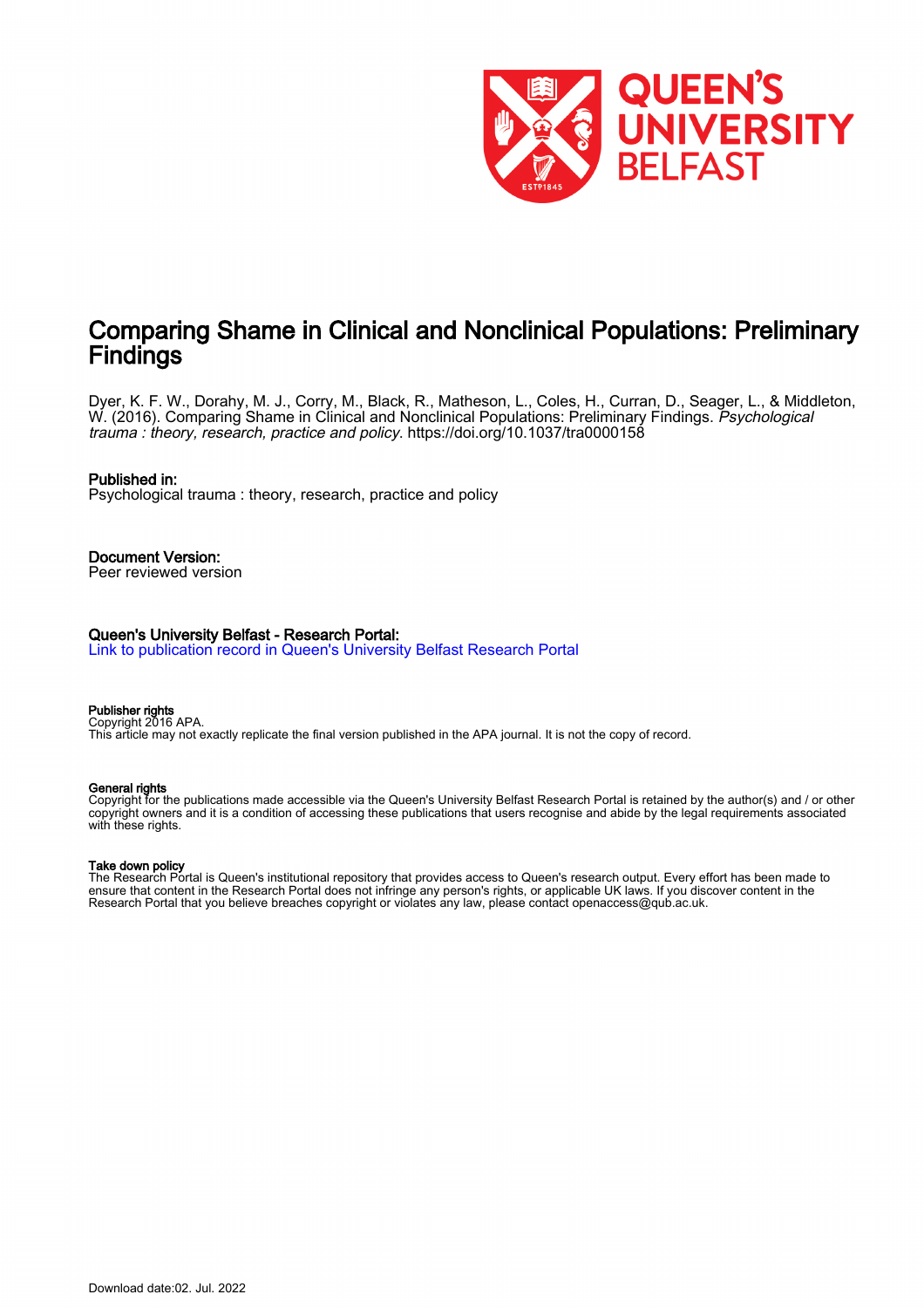## SHAME IN CLINICAL AND NON-CLINICAL POPULATIONS

## **Comparing shame in clinical and non-clinical populations: Preliminary findings**

Kevin F. W. Dyer<sup>1,2</sup>, Martin J. Dorahy<sup>3,4</sup>, Mary Corry<sup>5</sup>, Rebecca Black<sup>6</sup>, Laura Matheson<sup>1</sup>, Holly Coles<sup>1</sup>, David Curran<sup>1</sup>, Lenaire Seager<sup>4</sup>, & Warwick Middleton<sup>4</sup>

<sup>1</sup>School of Psychology, Queen's University Belfast, Northern Ireland <sup>2</sup>Psychological Therapies Service, Northern HSC Trust, Northern Ireland <sup>3</sup>Department of Psychology, University of Canterbury, Christchurch, New Zealand <sup>4</sup>The Cannan Institute, Belmont Private Hospital, Brisbane, Australia 5 Trauma Resource Centre, Everton Complex, Belfast HSC Trust, Northern Ireland 6 SET Connects, South Eastern HSC Trust, Northern Ireland

Address correspondence to:

Kevin F. W. Dyer, School of Psychology, DClinPsych, David Keir Building, 18-30 Malone Road, Belfast, BT9 5NP, Northern Ireland. Tel: 028 90 975632, Fax: 028 90 975486; Email: [k.dyer@qub.ac.uk.](mailto:k.dyer@qub.ac.uk)

Martin J. Dorahy, Department of Psychology, University of Canterbury, Christchurch, New Zealand. Tel: +64 3 364 3416, Fax: +64 3 364 2181; Email: [martin.dorahy@canterbury.ac.nz.](mailto:martin.dorahy@canterbury.ac.nz)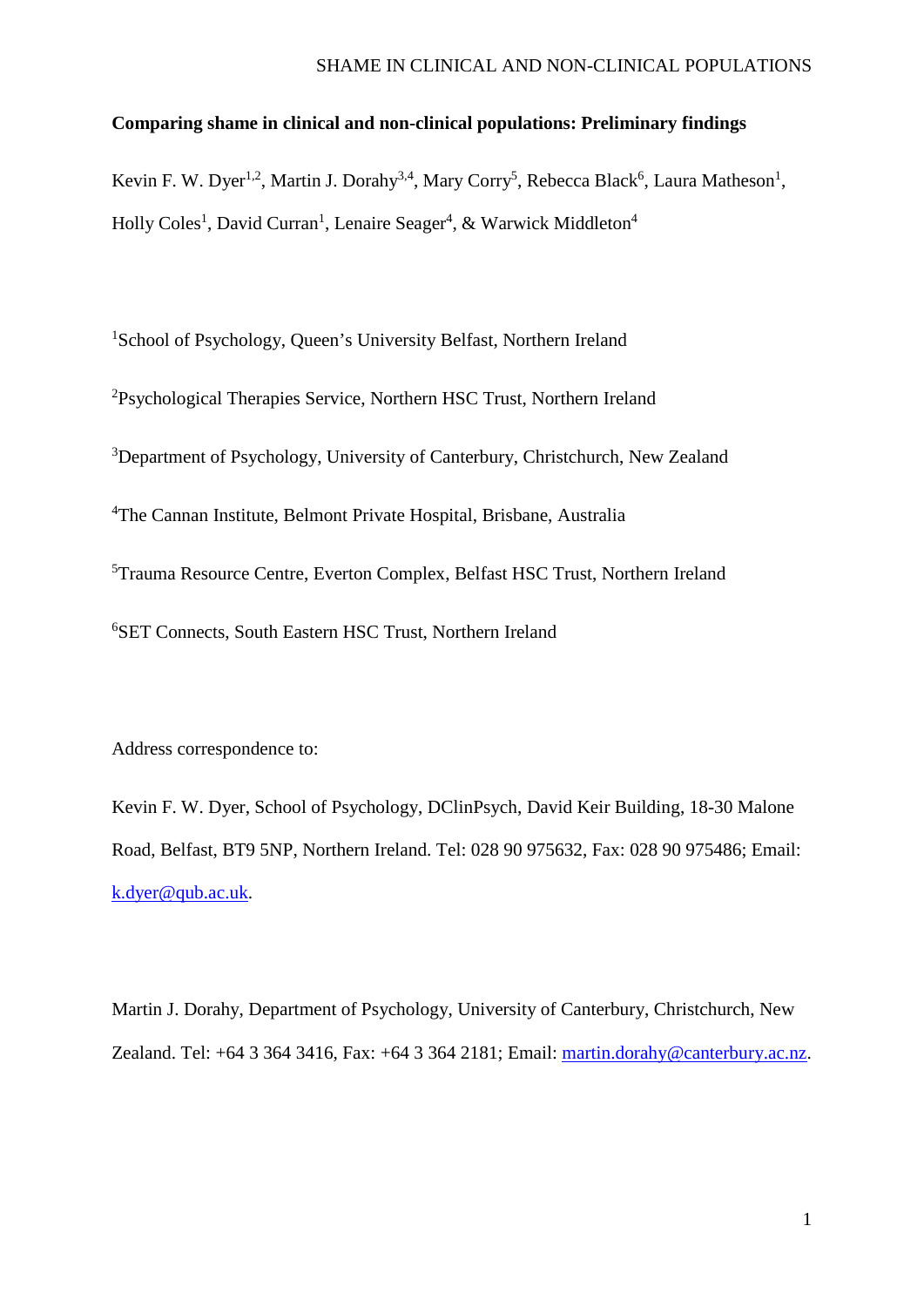## SHAME IN CLINICAL AND NON-CLINICAL POPULATIONS

*Running Head:* Shame in clinical and non-clinical populations

*Word count: 6920 (including references and tables)*

## *Acknowledgements*

The authors would like to thank the study participants and clinical staff who assisted with data collection. We would like to specifically thank Kevin Webb, Maria Shannon, Brian McDermott, and Margaret Ryan for their contribution to this research.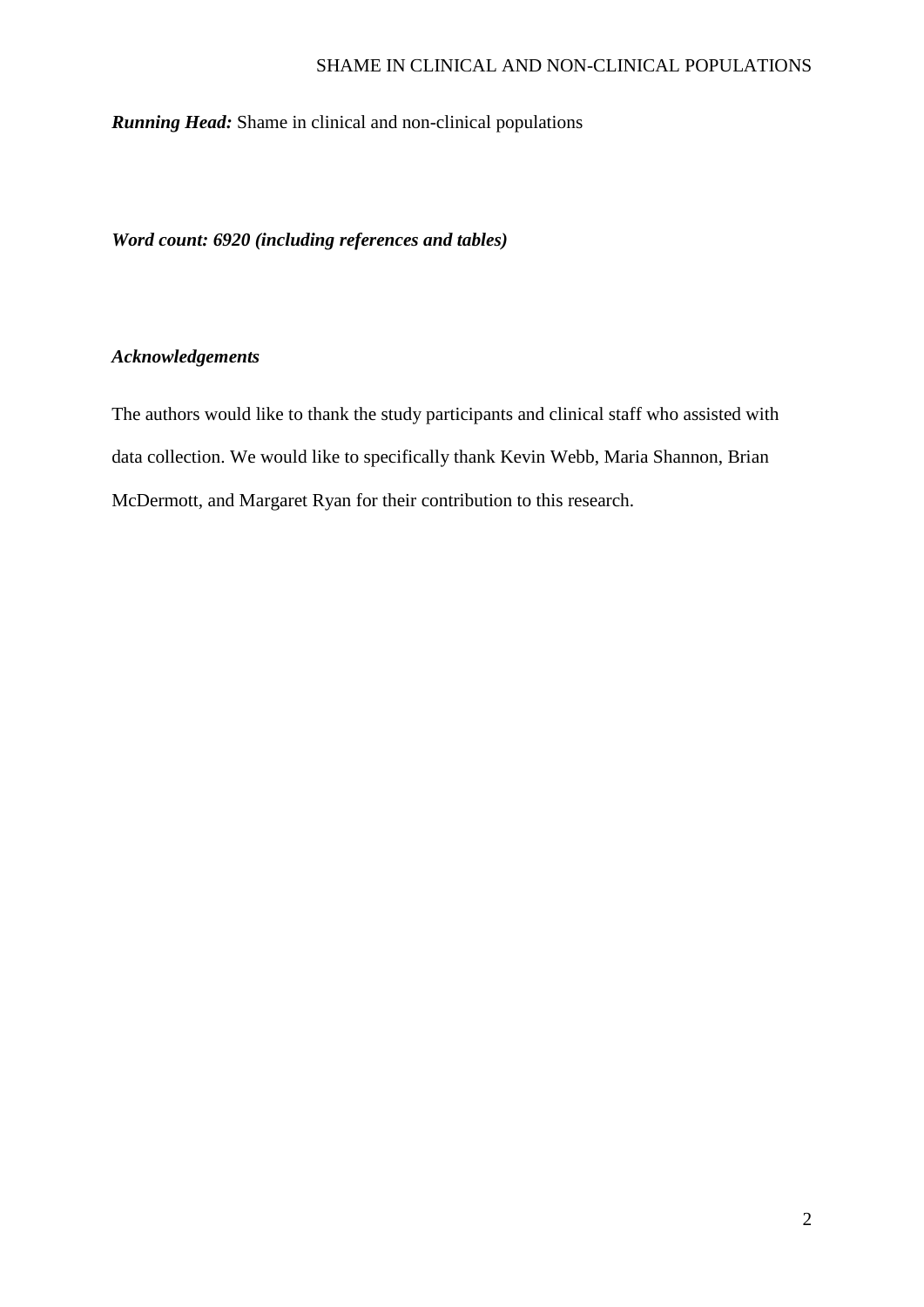**Objectives:** To conduct a preliminary study comparing different trauma and clinical populations on types of shame coping style and levels of state shame and guilt.

**Methods:** A mixed independent groups/correlational design was employed. Participants were recruited by convenience sampling of three clinical populations, namely Complex Trauma (n  $= 65$ ), DID (n = 20), General Mental Health (n = 41), and a control group of Healthy Volunteers (n = 125). All participants were given 1) the *Compass of Shame Scale*, which measures the four common shame coping behaviours/styles of "withdrawal", "attack self", "attack other" and "avoidance"; and 2) the *State Shame and Guilt Scale*, which assesses state shame, guilt and pride.

**Results:** The DID group exhibited significantly higher levels "attack self", "withdrawal", and "avoidance" relative to the other groups. The Complex Trauma and General Mental Health groups did not differ on any shame variable. All three clinical groups had significantly greater levels of the "withdrawal" coping style and significantly impaired shame/guilt/pride relative to the healthy volunteers. "Attack self" emerged as a significant predictor of increased state shame in the Complex Trauma, General Mental Health, and Healthy Volunteer groups, whereas "withdrawal" was the sole predictor of state shame in the DID group.

**Conclusions:** DID emerged as having a different profile of shame processes compared to the other clinical groups, whereas the Complex Trauma and General Mental Health groups had comparable shame levels and variable relationships. These differential profiles of shame coping and state shame are discussed with reference to assessment and treatment.

*Keywords:* Shame, guilt, PTSD, complex trauma, dissociative identity disorder, coping style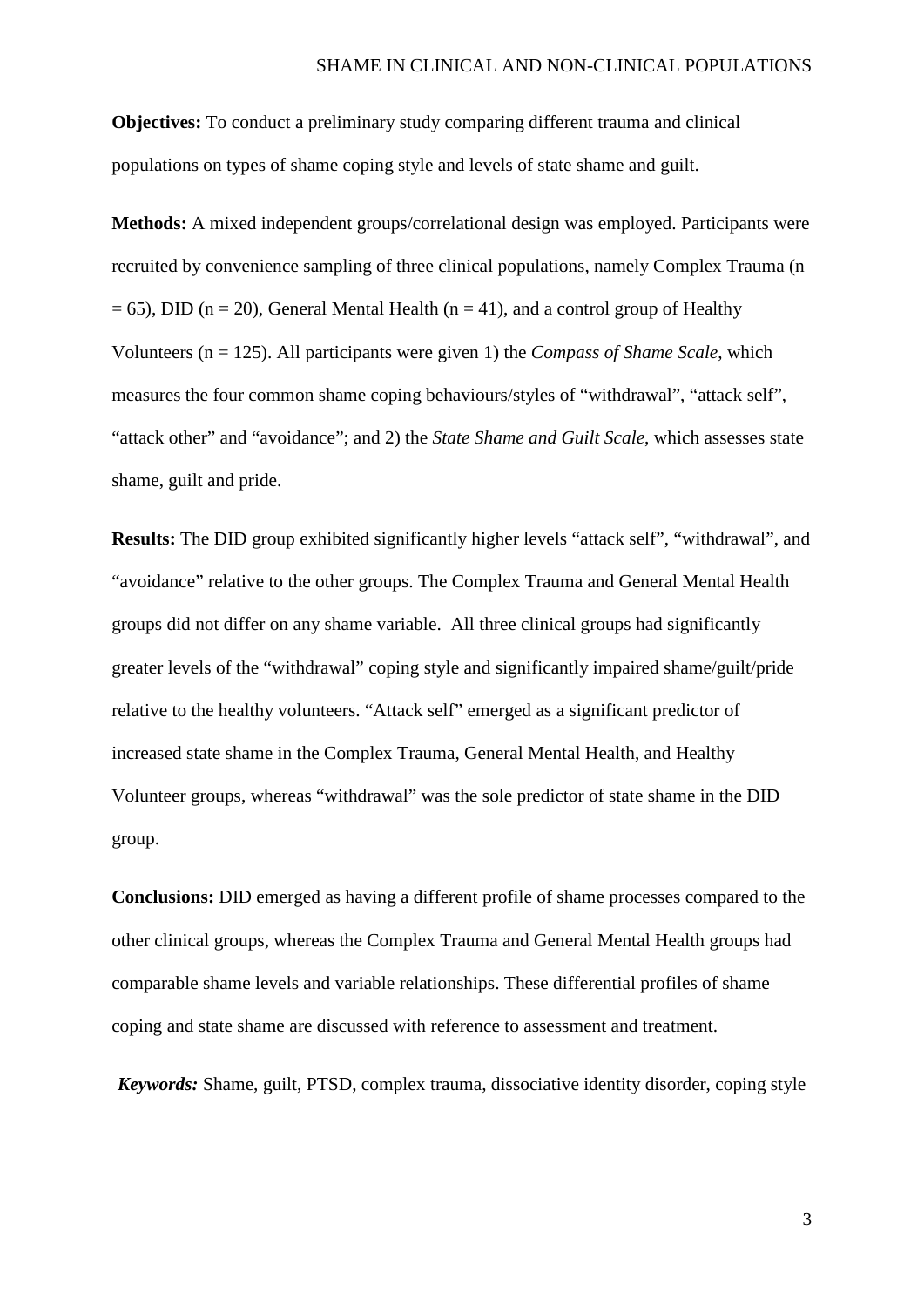Comparing shame in clinical and non-clinical populations: Preliminary findings

Shame is an emotion that has emerged as a factor of growing clinical relevance. Whereas the more familiar "basic" emotions (e.g., sadness, happiness) are culturally universal, primal feelings that emerge in early infancy, self-conscious emotions like shame are viewed as more elaborate emotional reactions that are closely associated with complex socio-cognitive processes such as self-awareness and self-evaluation. Although both shame and guilt are self-conscious emotions, they represent distinct clinical concepts that emerge in reaction to perceived or actual negative events. Shame responses comprise primarily negative, global, stable evaluations of the self (e.g., "*I* am a bad person") whereas guilt is represented by negative, specific, transient, situational evaluations about actions/behaviours (e.g., "I did a bad *thing* today"; Tangney & Dearing, 2002; Wong & Tsai, 2007). Such a differentiation, while ostensibly subtle, can have substantial implications for psychopathology. Several studies have found that shame rather than guilt is a significant risk factor for the onset and maintenance of mental health difficulties (Leskela, Dieperink, & Thuras, 2002; Robinaugh & McNally, 2010). Moreover, it has been theorised that guilt is actually an adaptive response in which movement from shame to guilt represents a stage of mental health recovery (Tangney, Steuwig, & Mashek, 2007).

For the most part, the weight of research examining shame as a risk factor for psychological difficulties centres on trauma populations. Understandably, traumatic events, particularly ones that involve profound threats to self-appraisals and self-concept (e.g., childhood abuse, assault) have been found to evoke acute shame responses and altered selfperception (Dyer, Dorahy, Shannon, & Corry, 2013; Srinivas, DePrince, & Chu, 2015). In turn, post-traumatic shame is a notable risk factor for development and maintenance of posttraumatic stress disorder (PTSD; Oktedalen, Hoffart, & Langkaas, 2015).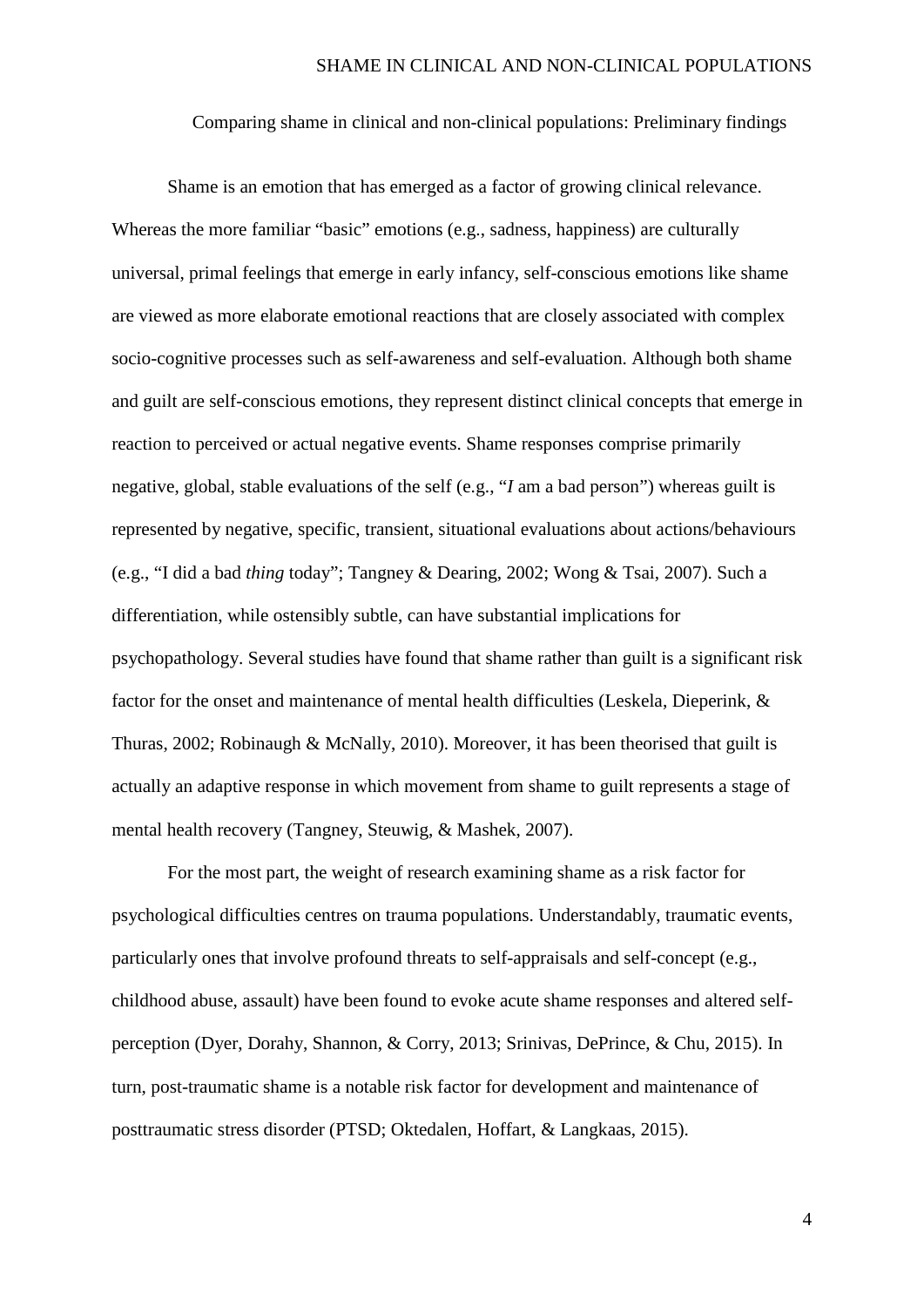The impact of shame on complicated trauma-related presentations, such as Complex PTSD and Dissociative Identity Disorder (DID) is considered to be more profound (Herman, 2015). Complex PTSD refers to a constellation of six trauma symptoms (e.g., altered selfperception, somatisation) that extend beyond the standard PTSD symptom clusters (Pelcovitz et al., 1997). Although not an accepted diagnosis in current taxonomies, Complex PTSD, or its less stringent formulation of Complex Trauma, is a clinically useful conceptualisation that is argued to develop as a result of chronic, repeated traumatic events (e.g., childhood sexual abuse, torture; Courtois & Ford, 2009; Herman, 1992). Shame and guilt are considered central perpetuating emotional processes in Complex PTSD (e.g., Dorahy, 2010). In a chronic, complex trauma sample, Dyer et al. (2013) found that altered self-perceptions, including shame, were significant mediating factors in the mechanism linking childhood trauma to later psychopathology (e.g., hostility, self-harm). DID also has strong theoretical associations with both a history of complex trauma and shame (Chu, 2011; Dorahy, Middleton, Seager, McGurrin, Williams, & Chambers, 2015). Overwhelming evidence supports the link between childhood trauma and DID onset (Dalenberg et al., 2012; Dorahy et al., 2015). In individuals with DID, it has been hypothesized that the shame, fear and other emotional reactions to severe trauma leads to fragmentation of the self into dissociative identities as a way of coping with the aversive memories and feelings (Putnam, 2006). In this way, shame reactions to trauma can be regarded as one of several interacting catalysts of DID symptoms.

Although the majority of research into shame, guilt and psychopathology focusses on the emergence of these self-conscious emotions in reaction to clearly defined traumata and posttraumatic sequelae, there is a growing body of evidence highlighting that shame and guilt plays a more generic role in wider psychological difficulties such as generalised anxiety, OCD, social anxiety, and depression, even in the absence of a significant "traumatic event"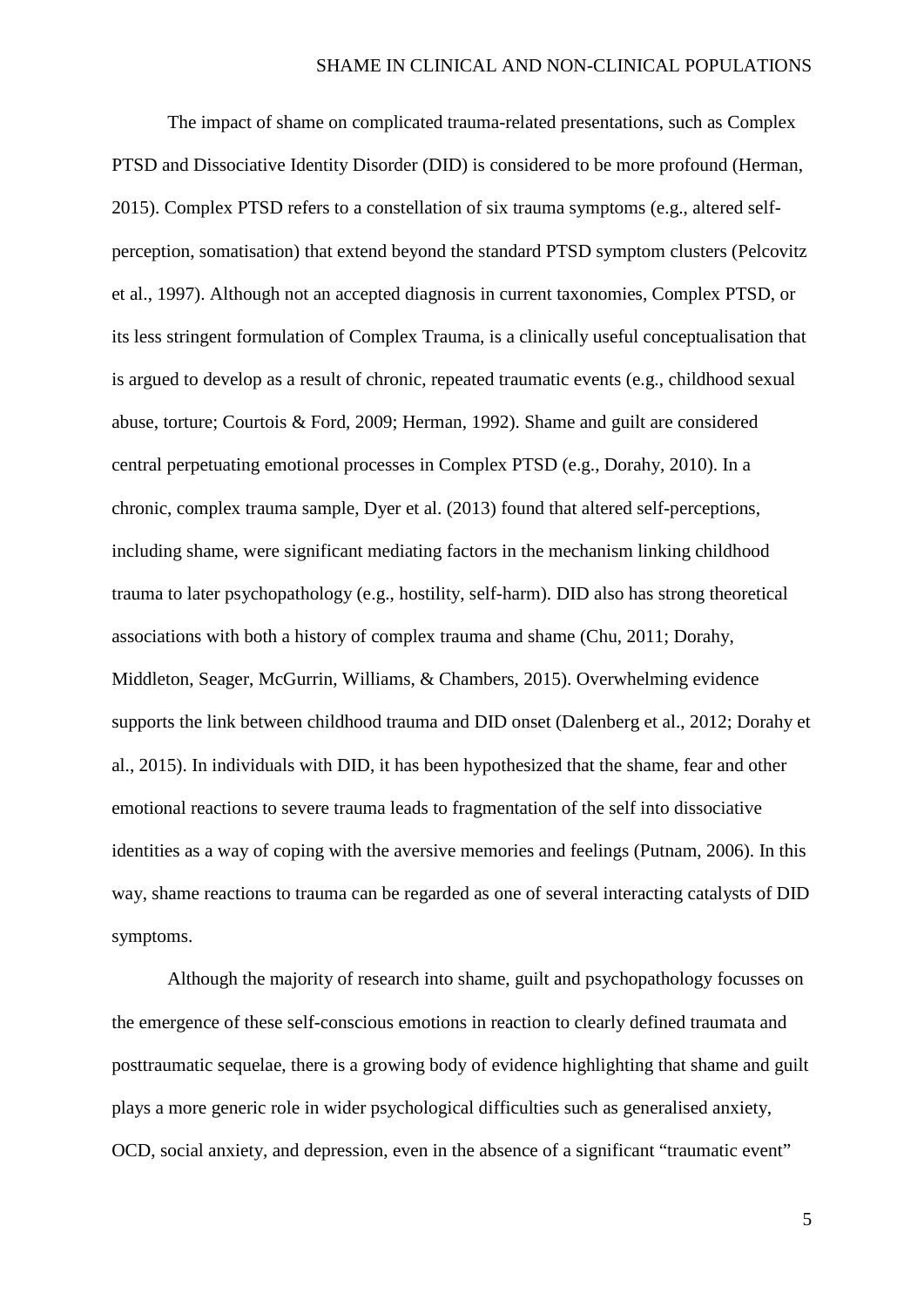(Fergus, Valentiner, Mcgrath, & Jencius, 2010; Kim, Thibodeau, & Jorgensen, 2014). Luby et al. (2013) found that shame and guilt were significant risk factors for depression in children as young as three years of age. Black, Curran, and Dyer (2013) also reported that shame coping styles were significant predictors of relationship depression and functioning in a general mental health sample.

The proposed transdiagnostic role of shame – and to a lesser extent guilt – in mental health presentations has led a number of researchers to develop generic theoretical models and treatment protocols for shame. Gilbert's (2002) evolutionary and biopsychosocial model of shame and Nathanson's (1992) Compass of Shame, which builds on Tomkins (1963) seminal work, assert that shame-proneness as a trait emerges from early childhood relationship factors (e.g., attachment style). How an individual experiences important formative relationship in terms of acceptance, safety, and evaluation will in turn affect how they regulate their own internal processes and evaluate themselves. Incestuous childhood sexual abuse, for example, results not only in the emergence of a clear trauma that may impact on self-appraisals of being damaged and shameful, but it also introduces a negative model in the child's mind of how loved ones evaluate them, thus leading them to feel further shame because they perceive themselves as worthless, unlovable, and unsafe (Finkelhor & Browne, 1985). In response to such aversive shame cognitions/emotions, Nathanson (1992) asserted that people manage this affect by adopting four potential coping styles, behavioural scripts or strategies, namely "attack self, "attack other", "withdrawal", or "avoidance". These strategies can be maladaptive and unhelpful, particularly if rigidly or excessively used.

Whilst shame is considered a pervasive contributor to mental health problems, with a wide-reaching influence that extends beyond trauma-related clinical presentations, there are some notable omissions in the knowledge base. Most significantly, only one study has compared levels of state shame/guilt or defensive responses to shame in different trauma and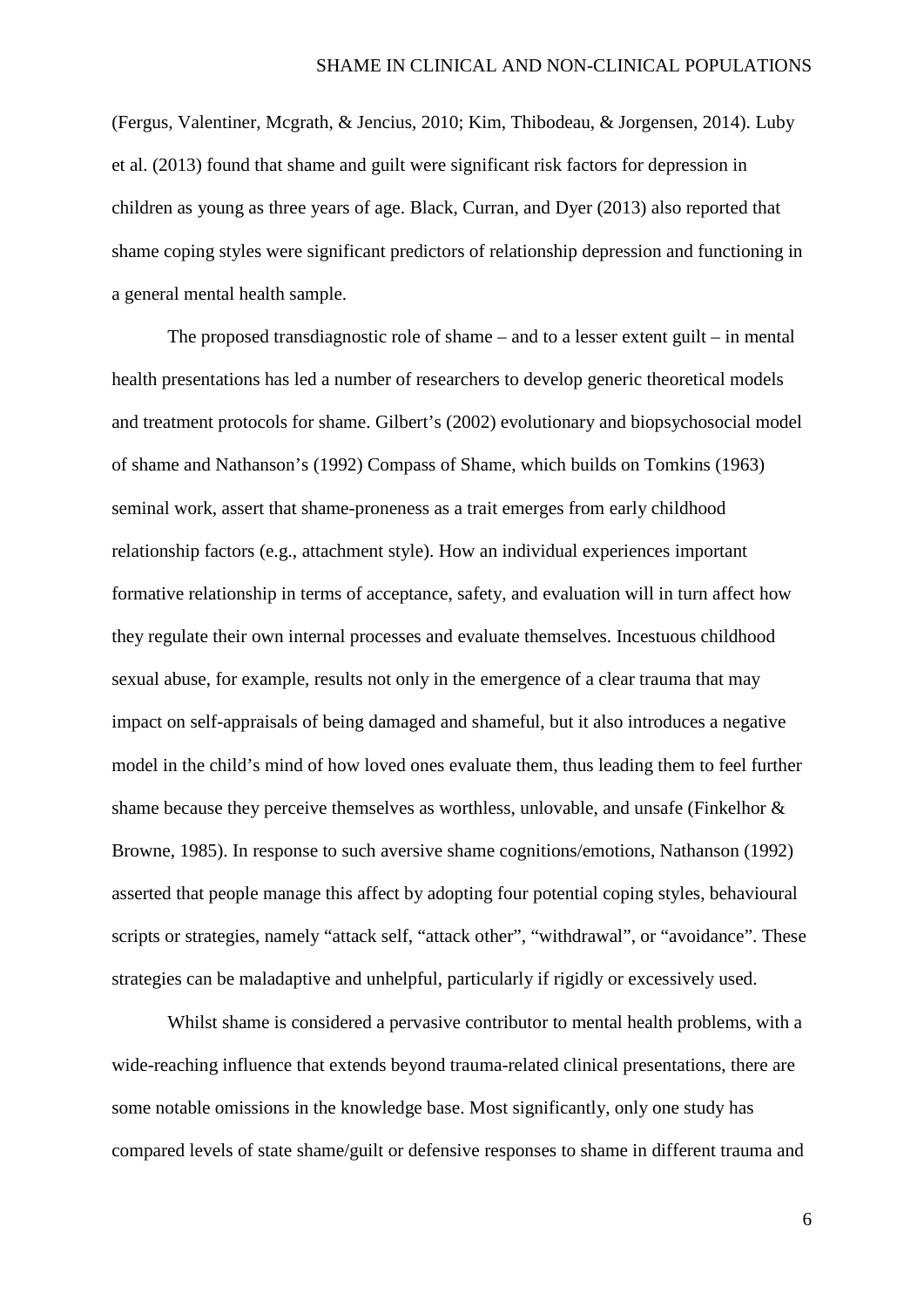mental health groups (i.e., Dorahy et al., 2015). Dorahy and colleagues found that their mixed Dissociative Disorders group had similar levels of shame coping styles and state shame relative to their abuse-related Chronic PTSD sample, but significantly greater levels than their Mixed Psychiatric group. No comparisons, however, were made between the Chronic PTSD and Mixed Psychiatric groups. Additionally, personality theory would hold that stable traits (e.g., characterological factors, consistent behaviour patterns) can predict transient mood responding (Cooper, 2010; Petrides & Furnham, 2003). However, no study has explored how stable, underlying patterns of shame coping affect shame states. Understanding which shame coping styles increase the risk of heightened state shame and how these processes differ between clinical populations would be clinically useful.

The present study aimed to conduct a preliminary investigation of these highlighted research gaps by comparing two trauma-related mental health groups normally associated with severe shame and guilt reactions (i.e., DID and Complex Trauma), a general mental health group of mixed presentations (e.g., depression, anxiety), and a baseline control group of healthy volunteers on shame coping strategies, and state shame and guilt. Separate group regression analyses were also to be completed to identify how underlying shame coping styles impact upon state shame responding. It was hypothesised that DID and Complex Trauma groups would have significantly greater levels of state shame and guilt and unhelpful shame coping strategies compared to the General Mental Health and Healthy Volunteer groups. Secondly, it was asserted that shame coping styles would significantly predict levels of state shame in the four participant groups.

#### **Method**

## **Participants**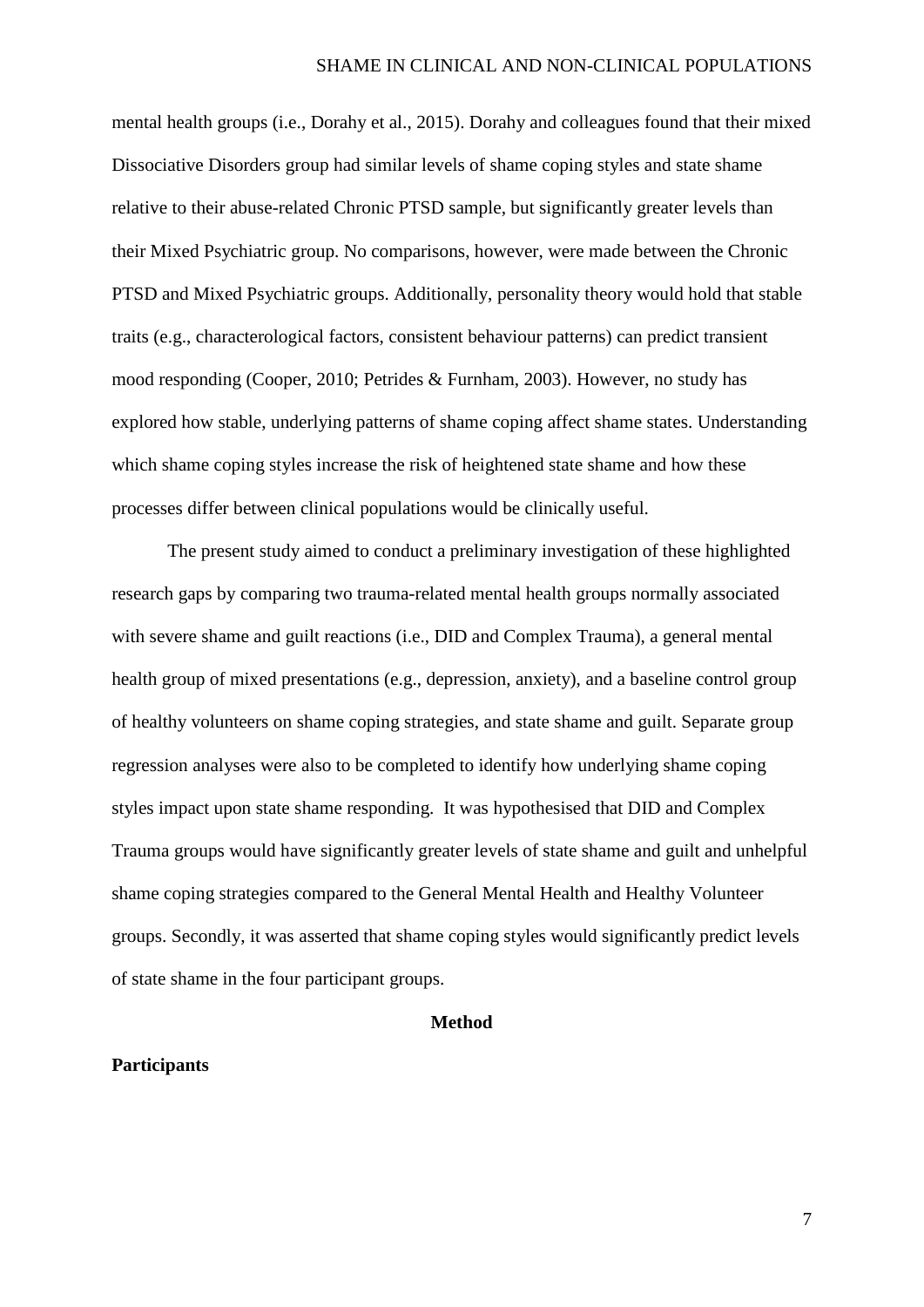A convenience sample of 251 participants was obtained, comprising 4 groups: 1) Dissociative Identity Disorder (DID;  $n = 20$ ); 2) Complex Trauma ( $n = 65$ ); 3) General Mental Health ( $n = 41$ ); and 4) Healthy Volunteer ( $n = 125$ ).

The DID group was recruited from a trauma and dissociative disorder treatment program in Brisbane, Australia. All DID participants had a psychiatrist diagnosis of DID and an independently assessed DID diagnosis from the Dissociative Disorders Interview Schedule (Ross et al., 1989). All participants were female and had a mean age of  $45.60$  years (SD = 9.41).

The Complex Trauma group was obtained from a trauma therapy service in Belfast, Northern Ireland, which serves people suffering psychological problems resulting from exposure to the Northern Irish conflict (e.g., bombings, sectarian violence). A sample of 65 individuals (44 males; 21 females) with a mean age of  $40.43$  (SD = 12.42) was recruited from a total of 154 service-users. Participants in this group had a clinician-assessed diagnosis of chronic PTSD, with symptoms present for more than 3 months. All participants had multiple traumatic experiences  $(2)$  and 95% of this group reported clinically "High" levels of complex PTSD symptoms as measured by the Stress Reactions Checklist (Ford et al., 2007). Due to the well-established prolonged, repeated traumata associated with the Northern Irish conflict (see Dorahy et al., 2009; Ferry et al., 2015), and the trauma/symptom characteristics of the current sample, this group may be reliably categorised as a chronic, complex trauma sample. Further details on sample characteristics can be found in Dorahy et al. (2013).

The general mental health group was composed of 19 (46%) female and 22 (54%) male participants, ranging in age from 21 to 67 years old  $(M = 41.29, SD = 12.46)$ . All participants were attending an adult mental health service for therapy and presented with a variety of generic mild – moderate mental health difficulties. Therapists of participants used assessment information, DSM-IV (American Psychiatric Association [APA], 1994), and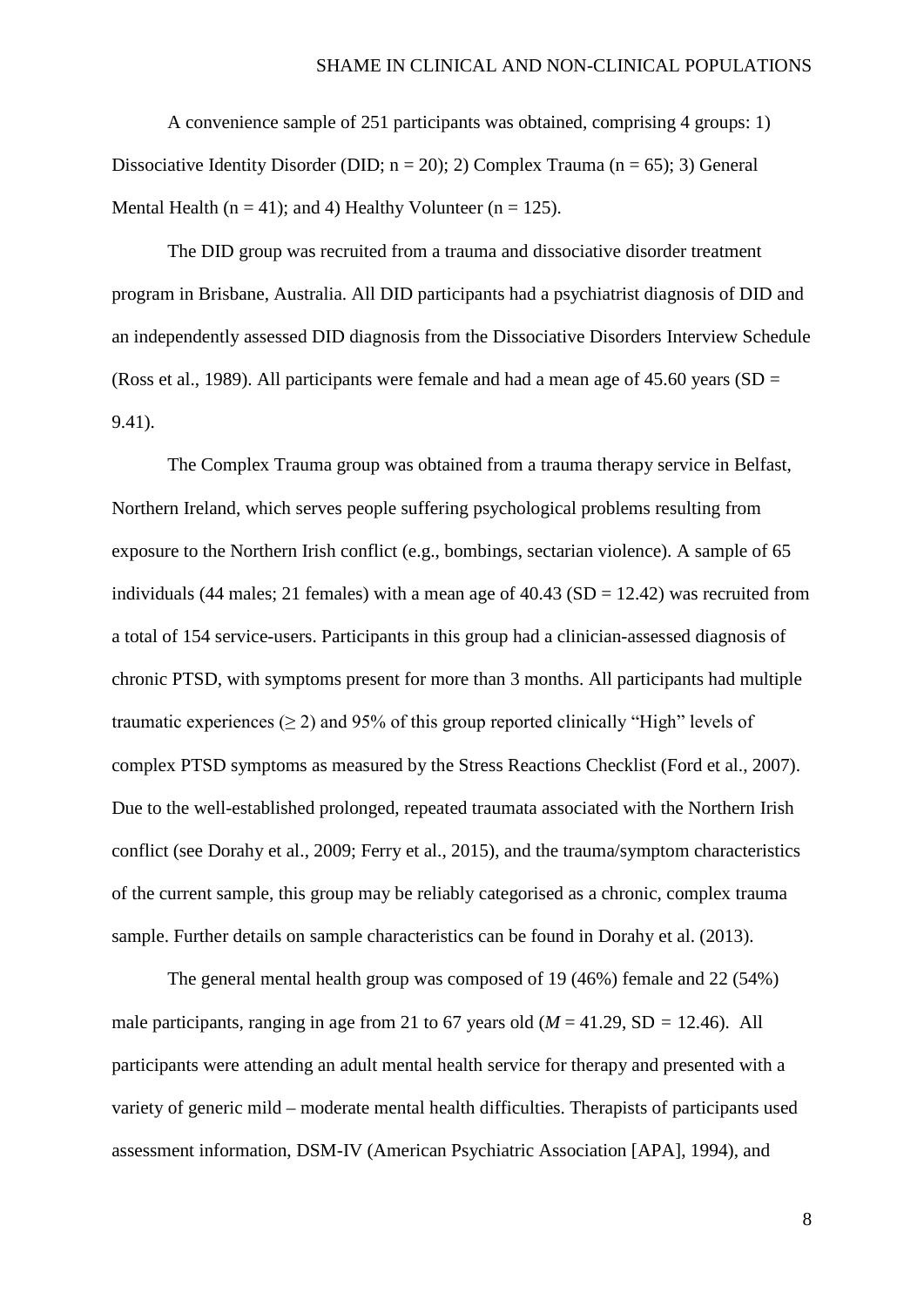clinical judgement to informally diagnose the main presenting problems of participants. This sample has been described previously in Black et al. (2013); however, nine participants who reported trauma and/or clinical PTSD symptoms were excluded from the present study to prevent overlap with the Complex Trauma Group. Of the 41 participants, 19 had mood problems (e.g., Major Depression); 10 had anxiety disorders (e.g., Generalised Anxiety Disorder); and 12 had personality problems (e.g., Borderline Personality disorder).

The Healthy Volunteers sample was made up of an opportunity sample of 125 male and females aged 18 – 50 years old recruited via a university online research participation database and community advertising. A processing error meant mean age was not logged for this sample.

## **Materials/Apparatus**

The *Compass of Shame Scale* (COSS; Elison, Lennon & Pulos, 2006) measures four common shame coping behaviours/styles (i.e., "withdrawal", "attack self", "attack other" and "avoidance") originally outlined in Nathanson's (1992) Compass of Shame model. Participants provide ratings on a five-point Likert scale indicating how frequently they would use each behaviour in 12 hypothetical shame scenarios. "Withdrawal" represents active attempts to escape from shame stimuli either physically or emotionally. "Attack self" represents inwardly directed anger, self-criticism, self-disgust, and frustration in response to shame stimuli. "Attack other" is a similar anger-related reaction to evoked shame, with the exception that the emotion is directed onto an external object or person. The "avoidance" style is akin to the defence mechanisms of denial or repression, where the individual has a tendency to distort or minimise the shame experience in order to avoid the aversive feeling. Construct validity of the scale has been supported (i.e., Elison et al., 2006) and internal consistency for the four coping behaviours ranged between 0.79 and 0.95 in the current study.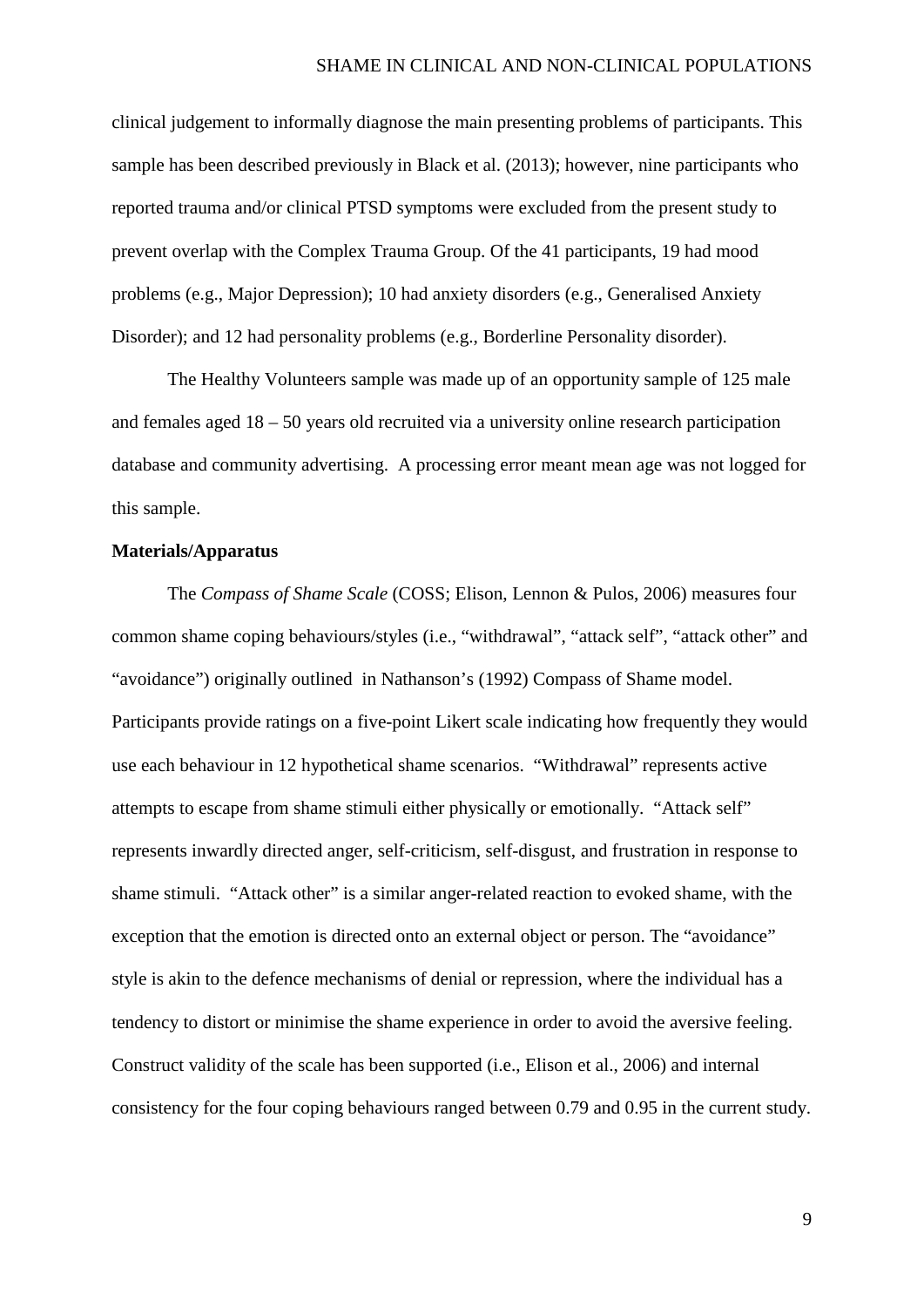State shame, state guilt, and state pride were measured using the 15-item *State Shame and Guilt Scale* (SSGS; Marschall, Sanftner & Tangney, 1994). Responses are made on a 5 point scale from 1 (not at all) to 5 (very strongly). Cronbach's alpha values for shame (0.86), guilt (0.90), and pride (0.87) were highly acceptable in the present investigation and comparable with the original validation studies (Marschall et al., 1994).

## **Procedure**

All three clinical groups (i.e., DID, Complex Trauma, General Mental Health) were recruited by a similar methodology. Participants were provided an information sheet about the investigation by their therapist with a reply slip attached. Individuals interested in taking part returned the reply slip with their contact details. Research team contact details were also available on the university online research system and local advertising. These materials provided healthy volunteers with information on how to approach the researchers for participation. A member of the research team contacted both clinical and non-clinical participants and arranged a meeting to complete the study questionnaire measures via interview. Informed consent was also obtained during this session. The relevant ethics committees granted approval.

## **Results**

#### **Demographic/Clinical information**

There was no demographic information available for the Healthy Volunteer group aside from age range. However, age and gender characteristics were available for the DID, Complex Trauma and General Mental Health samples. Marital status was also available for the DID and General Mental health groups. Table 1 summarises the sample composition on these variables.

ANOVA revealed that there were no significant differences between the DID, Complex Trauma and General Mental health groups on age, *F* (2, 123) = 1.43; *p* = .24; Partial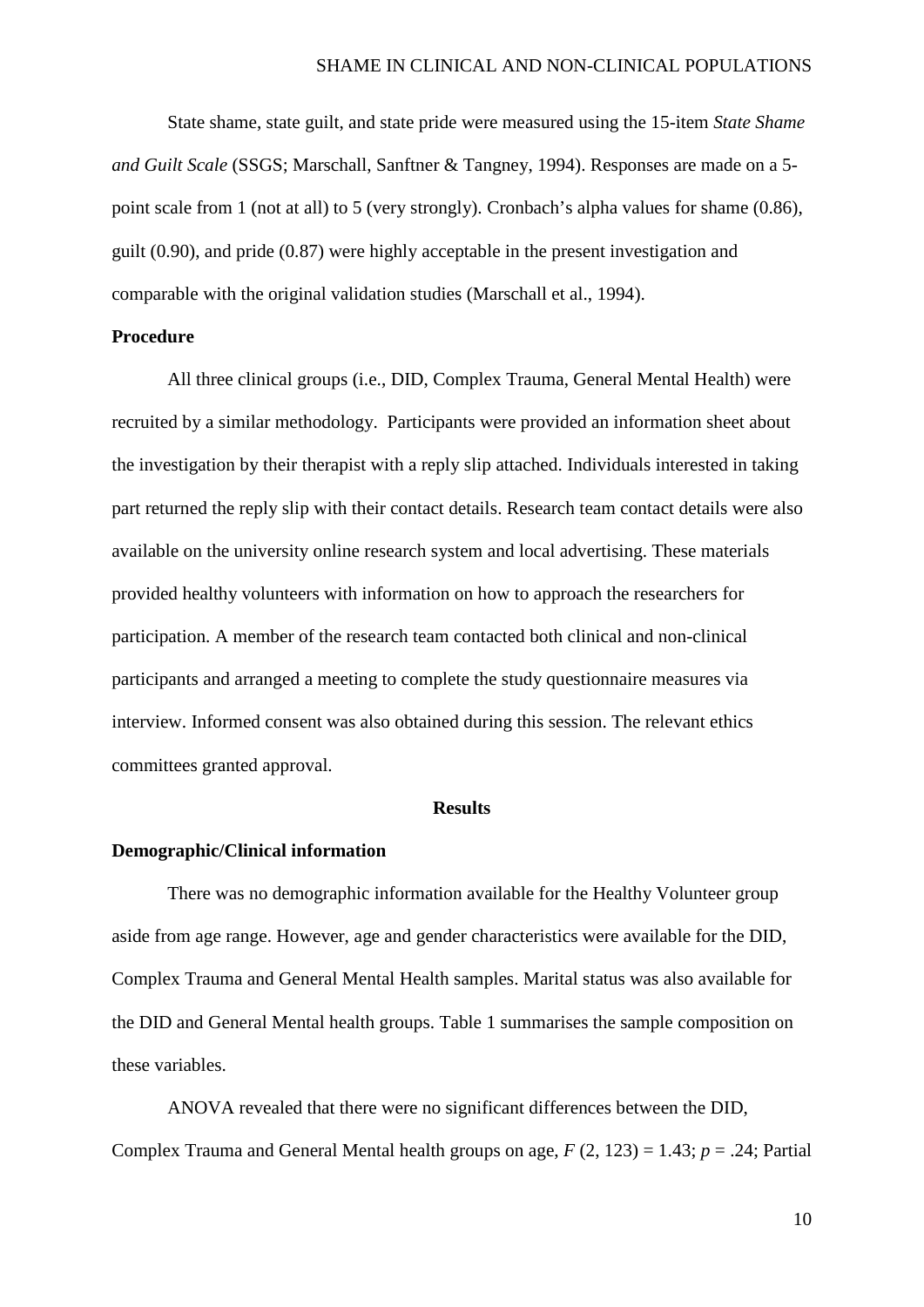$\eta^2 = 0.02$ ; Power = 30%. Chi square analyses with Fischer's Exact test also indicated no differences between the DID and General Mental Health groups on marital status,  $\gamma^2$  (2, *N* = 61) = 2; exact  $p = 0.38$ ;  $\varphi = 0.18$ . Nevertheless, the groups did differ on gender primarily due to the DID group being exclusively female, and the healthy volunteer groups being skewed to female. The other two clinical groups had a similar gender balance.

In order to ascertain if the demographic/clinical factors of gender and marital status were a confounding influence, exploratory ANOVAs were conducted with a randomlyselected shame variable as the dependent variable and gender and marital status as independent variables. Similarly, age was correlated with the shame variable to see if it moderated shame responding in the DID and General Mental Health groups. COSS "attack self" emerged as the randomly-selected variable. However, no significant differences were found between gender or marital status on "attack self" and there was no significant correlations between age and COSS "attack self" in any of the relevant groups ( $p > .05$ ).

Insert Table 1 about here

\_\_\_\_\_\_\_\_\_\_\_\_\_\_\_\_\_\_\_\_\_\_\_\_\_\_\_\_\_\_\_\_

\_\_\_\_\_\_\_\_\_\_\_\_\_\_\_\_\_\_\_\_\_\_\_\_\_\_\_\_\_\_\_\_

## **Shame Differences**

Table 2 displays the means and standard deviations for the participant groups on all COSS and SSGS subscales.

Insert Table 2 about here

\_\_\_\_\_\_\_\_\_\_\_\_\_\_\_\_\_\_\_\_\_\_\_\_\_\_\_\_\_\_\_\_

\_\_\_\_\_\_\_\_\_\_\_\_\_\_\_\_\_\_\_\_\_\_\_\_\_\_\_\_\_\_\_\_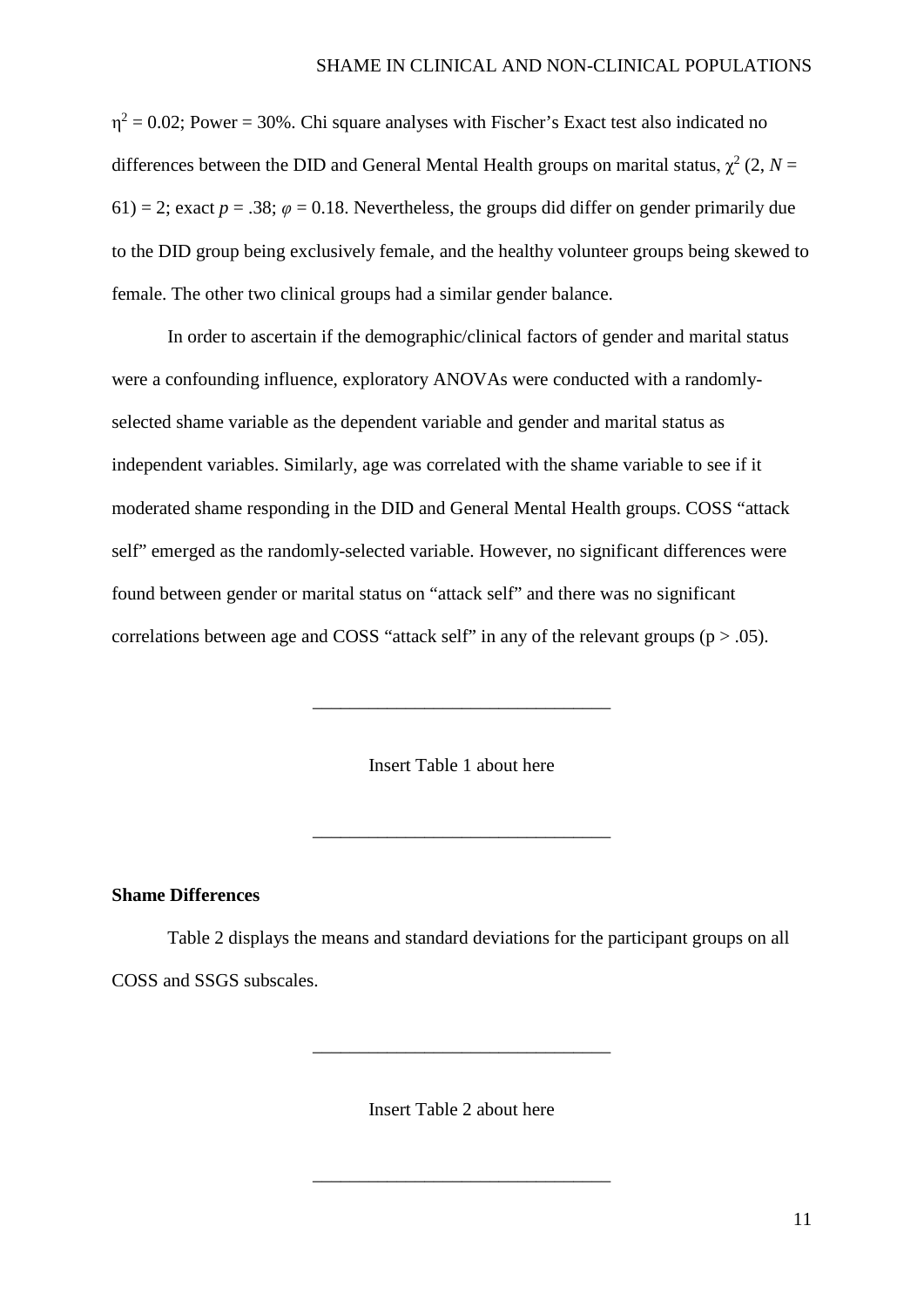Two MANOVAs were performed comparing the participant groups on 1) state shame, guilt, and pride (SSGS subscales); and 2) shame coping styles (COSS subscales). Post-hoc Bonferroni comparisons were conducted to explore pairwise group differences on individual variables. Significant differences between groups on paired comparisons have been flagged in Table 2.

**State shame, guilt and pride.** An overall multivariate effect was found across group on state measures,  $F(9, 596) = 12.11$ ;  $p < .001$ ; Wilk's Lamda = .67; Partial  $\eta^2 = .13$ ; Power  $= 100\%$ . This significance was produced by univariate differences between groups on state shame,  $F(3, 247) = 32.01$ ;  $p < .001$ ; Partial  $\eta^2 = .28$ ; Power = 100%, guilt,  $F(3, 247) =$ 20.78;  $p < .001$ ; Partial  $\eta^2 = .2$ ; Power = 100%, and pride,  $F(3, 247) = 26.38$ ;  $p < .001$ ; Partial  $\eta^2 = .24$ ; Power = 100%.

In post hoc paired comparisons, all three clinical groups (i.e., DID, Complex Trauma, General Mental Health) had significantly greater levels of state shame, and guilt, and significant lower levels of state pride compared to the Healthy Volunteers control group ( $p <$ .001).

Regarding the clinical groups specifically, the DID group had significantly greater levels of state shame compared to the Complex Trauma and General Mental Health groups (p < .05). There were no significant differences between the Complex Trauma and General Mental Health groups on any of the state variables. There were also no significant differences in paired comparisons involving the three clinical groups on state guilt. In state pride, the DID group reported significantly lower levels than the General Mental Health group ( $p <$ .05), but not the Complex Trauma group.

**Shame coping styles.** Overall, there was a significant multivariate effect for groups on shame coping styles  $F(12, 645) = 16.27$ ;  $p < .001$ ; Wilk's Lamda = .5; Partial  $\eta^2 = .21$ ; Power = 100%. Univariate group differences were evident for "withdrawal",  $F(3, 247) =$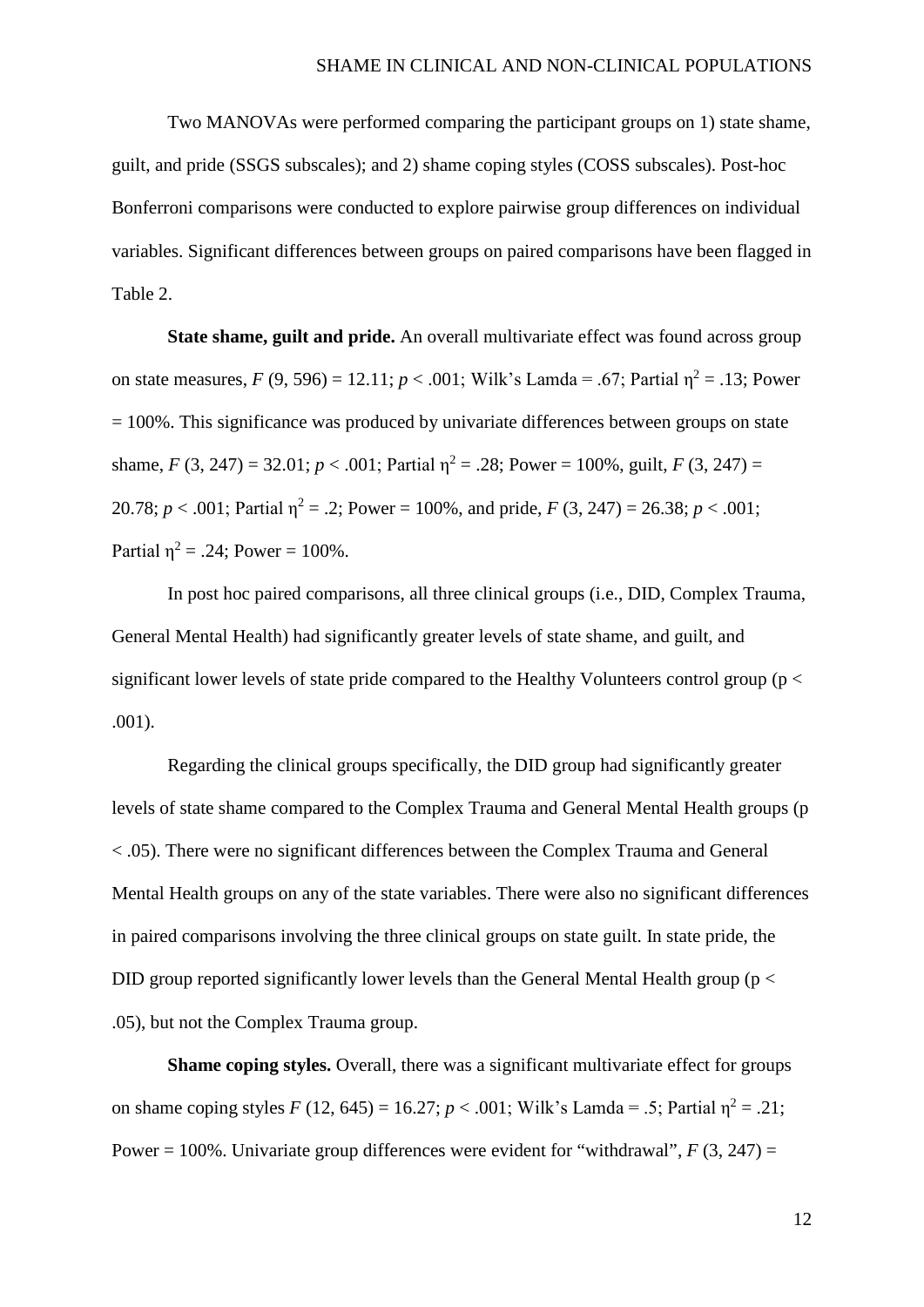52.1;  $p < .001$ ; Partial  $\eta^2 = .39$ ; Power = 100%, "attack self",  $F(3, 247) = 37.32$ ;  $p < .001$ ; Partial  $n^2 = .31$ ; Power = 100%, and "avoidance", *F* (3, 247) = 16.95; *p* < .001; Partial  $n^2 =$ .17; Power = 100%. There was a non-significant trend for group on the "attack other" coping style,  $F(3, 247) = 2.6$ ;  $p = .053$ ; Partial  $n^2 = .03$ ; Power = 63%.

Paired comparisons found that the DID group scored significantly higher than all three comparison groups on shame "withdrawal", "attack self", and "avoidance" coping styles ( $p < .001$ ). There were no significant differences between the Complex Trauma and General Mental Health groups on any of the coping styles. The General Mental Health group scored significantly higher than the Healthy Volunteer group on "withdrawal" ( $p < .001$ ), but not "attack self", "avoidance", or "attack other". The Complex Trauma group, however, reported significantly higher "withdrawal" and "attack self" coping styles compared to the Healthy Volunteer group ( $p < 0.001$ ). There were no group differences in any paired comparisons on "attack other" coping style.

#### **Coping Style and State Shame**

In order to explore if certain shame coping styles predicted increased state shame responding in the different clinical groups, the three clinical samples were split and individual separate stepwise regression analyses were completed. The shame coping styles of "withdrawal", "attack self", "avoidance", and "attack other" were inputted as predictors with state shame as the criterion variable. Non-significant predictors were removed automatically to yield the most parsimonious regression models. In all three of the analyses, only one coping style remained in the regression after stepwise variable removal. "Attack self" was a significant predictor of state shame in the Complex Trauma, General Mental Health, and Healthy Volunteer groups accounting for 20%, 36%, and 28% of variance in state shame scores respectively. In the DID group, however, a different shame coping style –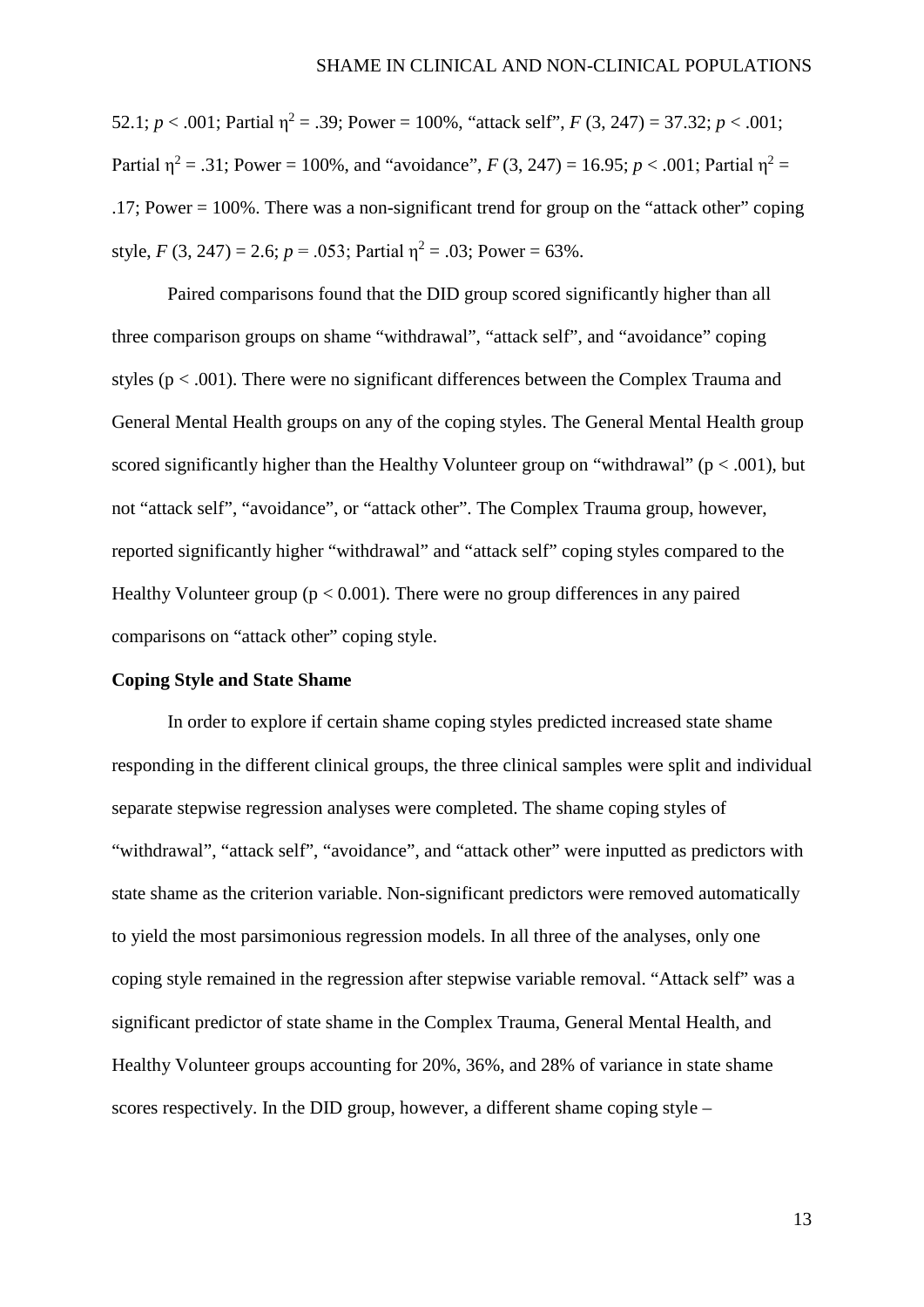"withdrawal" – was the sole significant predictor of state shame, accounting for 52% of variance (see Table 3).

#### **Discussion**

The DID group exhibited the highest levels of state shame and shame coping styles relative to the remaining clinical/control groups, and presented with a distinct shame profile. In contrast to the first hypothesis, the Complex Trauma group had somewhat comparable – albeit still elevated – levels of state shame, guilt and pride to the General Mental Health group and utilised similar coping styles. The findings were also unexpected with regard to how shame coping styles predict active state shame reactions in the three groups. The relationship was found to be similar across the Complex Trauma, General Mental Health, and Healthy Volunteer samples, as "attack self" coping style was the sole predictor in all three populations of increased state shame. However, the DID group analyses revealed a different relationship with "withdrawal" emerging as the sole substantial predictor of state shame.

The markedly heightened levels of shame variables in the DID group supports research findings that shame is a significant issue for this population and a prominent barrier to psychological intervention (Chu, 2011). The extent of the differences between the DID group and the Complex Trauma group on state shame and coping styles, however, was greater than recent empirical reports, which found that a mixed dissociative disorders group and chronic trauma group had comparably high shame responses (Dorahy et al., 2015). Some of this disparity may be explained by the differing selection criteria in both studies. For example, the Complex PTSD sample in this study was conflict-related whereas the chronic PTSD sample of Dorahy et al. (2015) was child abuse-related. Moreover, in the present investigation, only individuals with a full formal DID diagnosis were included. Complex features of DID such as multiple identities and dissociative amnesia are viewed as more extreme psychological reactions aimed at assisting an individual in coping with severe trauma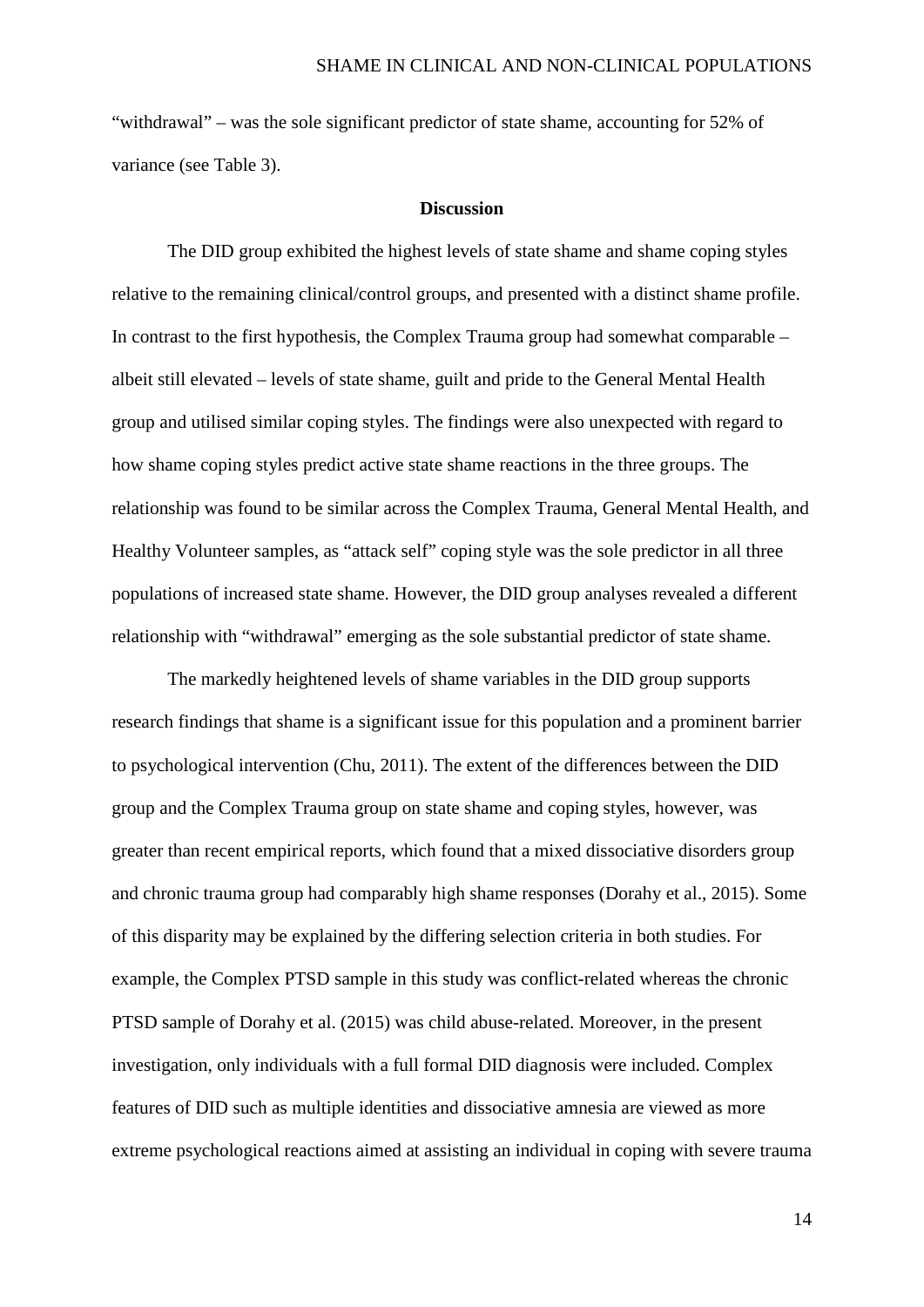(Dalenberg et al., 2012). Such responses could be due to the traumatic experiences being appraised as more profoundly destructive to the self. Consequently, in line with the findings here, the DID group may experience greater levels of shame and engage in more shame coping styles because of their exposure to more shame-prone abuse and neglect. In a chronic PTSD sample with high levels of abuse and neglect similar shame levels were found to DID (Dorahy et al., 2015). Moreover, in DID, their established methods of coping (e.g., structural dissociation) exist on a spectrum of avoidance, which are similar to a number of shame coping styles (e.g., "withdrawal").

The lack of differences between the Complex Trauma group and General Mental Health group in terms of shame factors was also unanticipated and somewhat contrary to the accepted understanding that shame is a particularly potent, notable sequelae of complex traumatic experiences, more so than for individuals with other mental health presentations (e.g., Herman, 2015; Srinivas et al., 2015). Research has begun to identify that shame is a prevalent transdiagnostic factor in multiple mental health presentations (e.g., Fergus et al., 2010; Kim et al., 2014) and it may be that the severity and association between shame states and coping styles in trauma and general mental health populations are more analogous than previously believed. However, it must be acknowledged that the present study focussed narrowly on baseline comparisons of these shame factors and did not examine differences in trait shame or the relationship between shame and symptomatology. While the mechanisms operating between shame coping style and state may be similar in these populations, the relationship between these factors and downstream mental health symptoms may yet be different between these groups. For example, tentative evidence would suggest that the interrelationship between complex trauma and shame is particularly complicated and salient with regard to self-harm (Dyer et al., 2013; Smyth, Kouros, & Meuret, 2014).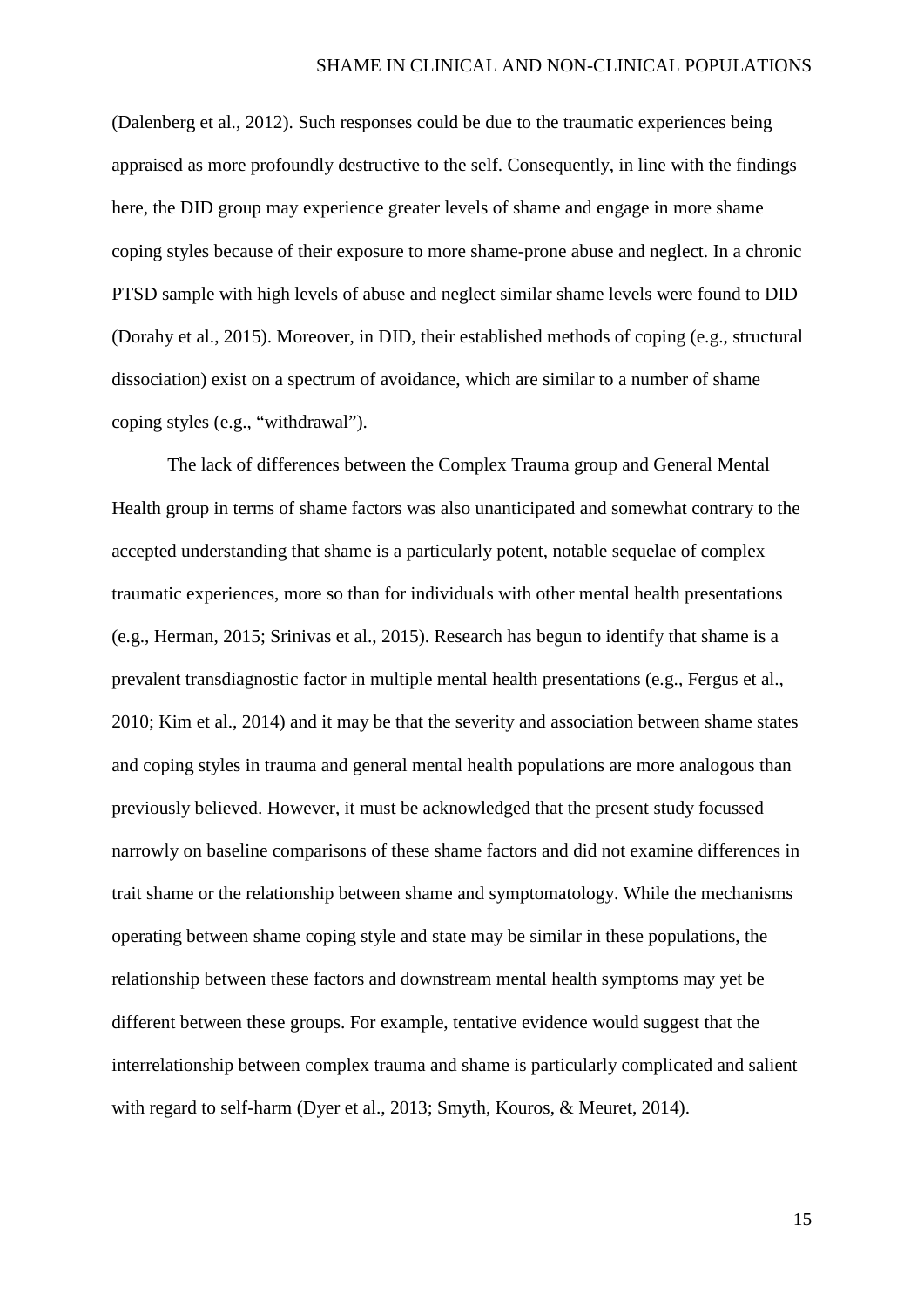The relationships between state shame and coping styles across the groups were also interesting. The predominance of "Attack self" as a predictor of increased state shame across the Complex Trauma, General Mental Health, and Healthy Volunteers groups is concordant with theoretical understanding and recent empirical evidence. "Attack self" is a toxic coping style in which feelings of humiliation and shame morph into anger that is directed inward as extreme self-criticism, self-disgust, and negative self-evaluation (Nathanson, 1992). Numerous theoretical perspectives would support the notion that negative self-appraisals and self-attack coping behaviours in response to shame-inducing situations are more likely to perpetuate and exacerbate shame feelings in given scenarios rather than ameliorate them (e.g., Ehlers & Clark, 2000; Tracy & Robins, 2007). The evidence in the present study supports this view that "attack self" is a particularly unhelpful coping style for managing shame and may be a significant risk factor for subsequent psychological distress. Moreover, this process seems to be present across trauma, general mental health, and healthy volunteers, indicating a common psychological mechanism. Recent research supports these findings with self-attack and self-criticism manifesting as prominent negative shame coping strategies in multiple populations and predicting mental health difficulties as varied as social anxiety, general anxiety, stress, depression, and poor intimate relationship functioning (Dorahy et al., 2014; Gilbert et al., 2011; Shahar, Doron, & Szepzenwol, 2014). The fact that self-criticism, negative core schemata, and the traumatic experiences shaping Complex Trauma and DID reactions are thought to emerge from early childhood are also suggestive of overlapping pathways (Dalenberg et al., 2012; Kopala-Sibley, Zuroff, Hankin, &, Abela, 2015).

In contrast, the DID group, while exhibiting elevated "attack self" coping relative to the other groups, demonstrated a different coping style-state shame relationship. The primary coping style that was predictive of elevated state shame was "withdrawal". Although this is noticeably distinct from the other three groups, it is perhaps predictable. "Withdrawal" refers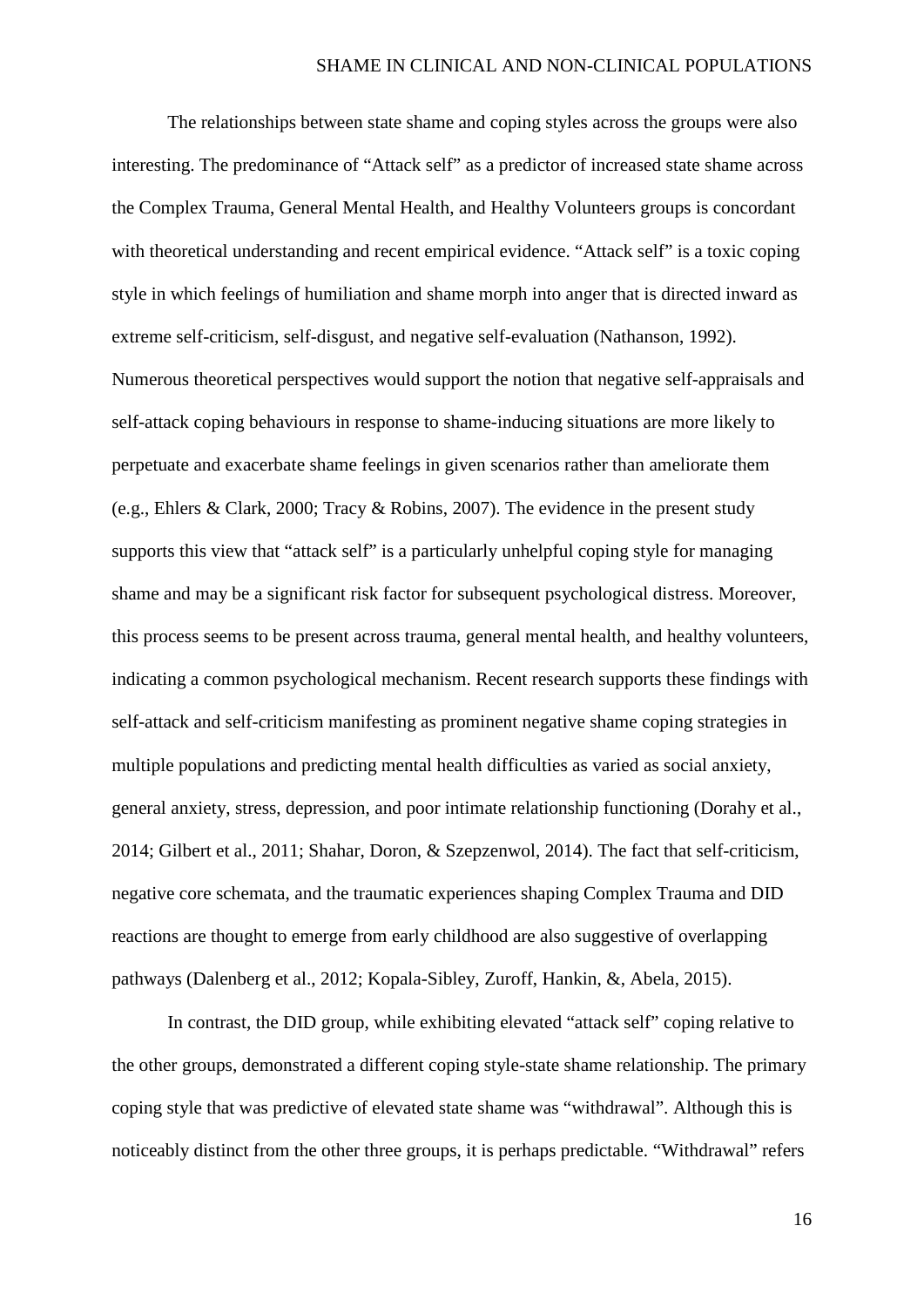to the instinct to retreat and remove oneself from shame-provoking stimuli (including other people) to attain a perceived sense of safety from shame feelings. As stated, in many ways, dissociation represents a global "withdrawal" strategy in response to stress, and therefore individuals with DID may naturally engage in such methods of coping. However, as with pathological dissociation, although such a coping strategy can yield short-term benefits, in the longer term this may ultimately intensify psychological distress by not allowing any exposure and modification of it. Ironically, "withdrawal" was initially asserted as a psychologically healthy shame coping style (see Nathanson, 1992). Gathering empirical evidence has provided a different picture of this coping style and found that it is both a problematic coping strategy for DID and a risk factor for difficulties in both forming effective therapeutic relationships and overall relationship functioning (Black et al., 2013; Dorahy et al., 2014). Moreover, "withdrawal" was the only coping style that both the Complex Trauma and General Mental Health groups had significantly higher levels of compared to Healthy Volunteers, further highlighting its potentially detrimental role in psychopathology.

It is worth commenting on the consistent lack of significance obtained in the group comparisons and regressions involving the "attack other" coping style, which was stark in comparison to the overall group differences on the other shame management styles. Although a notable exception, this finding is somewhat consistent with the research literature. Several investigations examining shame, trauma and mental health have found that the more dominant means of managing shame is to turn this self-conscious emotion inwards or try to avoid its activation, rather than discharging the feeling onto others (Dyer et al., 2013; Gilbert et al., 2010). Another consideration is that social desirability has been a noted feature when assessing trauma, anger, and aggression (see Dyer et al., 2009), and therefore the low levels of "attack other" could partially reflect this response bias.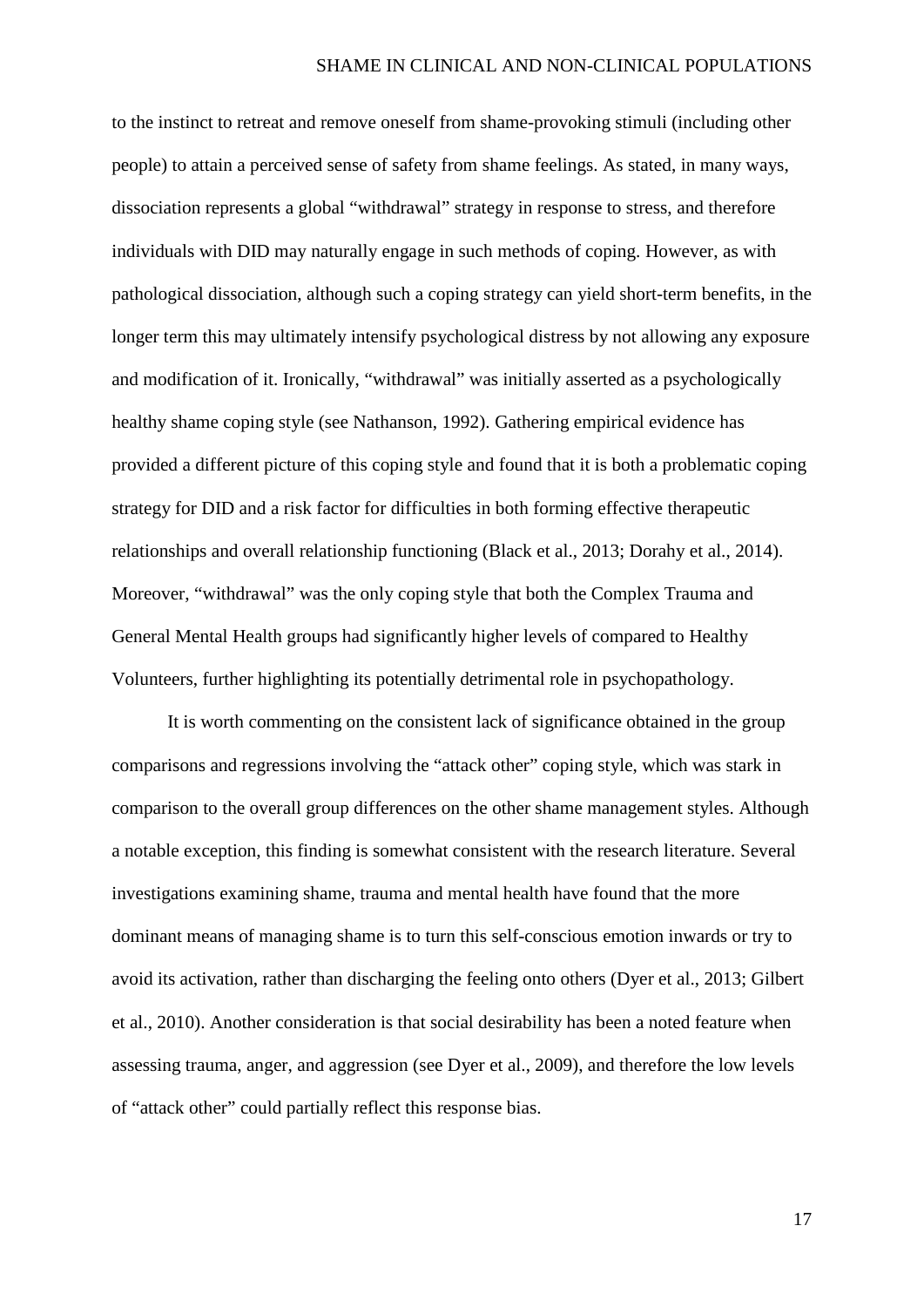Understanding the relationships between shame coping styles and other psychological factors has important clinical implications. It is apparent that "attack self" coping is a common behavioural response in mental health presentations that negatively affects shame reactions and, in all likelihood, subsequent psychological wellbeing. Moreover, levels of shame coping styles were similar in both Complex Trauma and General Mental Health groups, indicating these presentations have somewhat similar shame processes. In contrast, the "withdrawal" coping style seems more salient to the DID population. Therefore comprehensive assessment of shame coping style could be important in understanding the mechanisms of mental health presentations and contribute to a more comprehensive formulation of individual client difficulties. Linked to this, the differential role of "attack self" and "withdrawal" in presentations can inform clinical decision-making and future treatment development. For example, modification of "attack self" coping styles may be important in resolution of shame reactions in trauma populations. Emerging interventions such as Acceptance and Commitment Therapy and Compassion-focussed Therapy, which have been evidenced as successful in defusing "attack self" appraisals and behaviour patterns may be useful in such treatment protocols (e.g., Gilbert, 2010; Luoma & Platt, 2015).

The integration of compassion-focussed and shame interventions into trauma therapy is an important avenue of future empirical and clinical consideration. Currently, new models of treatment for childhood sexual abuse and complex trauma (e.g., STAIR Narrative Therapy; Cloitre et al., 2014) incorporate emotional regulation strategies and coping skills in the initial phases of therapy to provide a stable base for clients to then engage in later trauma processing. Bearing in mind the unhelpful role of some shame coping styles observed in the current study and recent findings that shame responding can be a barrier to the therapeutic alliance (Black et al., 2013), the integration of shame interventions at these early therapeutic stages would be beneficial.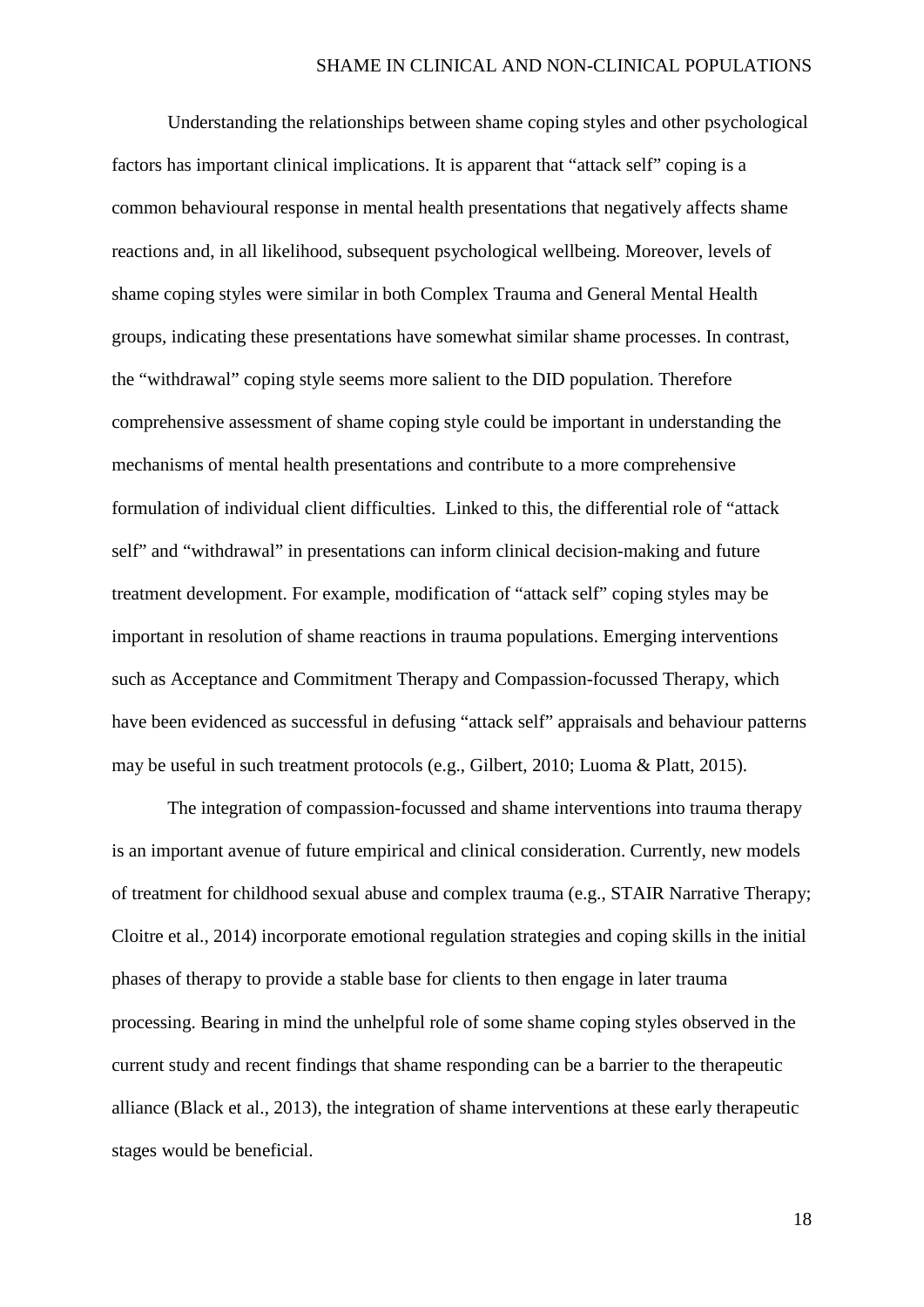Considering this study was a largely exploratory, cross-sectional evaluation of shame in clinical populations, there are several limitations that should be considered when making inferences. Firstly, although some of the unexpected results obtained in this investigation (e.g., similarity between the Complex Trauma and General Mental Health group level of shame) have been explained above in terms of psychological mechanisms, it must be acknowledged that these findings may also have emerged as a result of contentions within the shame literature regarding accepted theoretical models of shame. Debate continues within the literature as to whether shame has primarily evolutionary, social-evaluative, or sociocultural origins, as well as whether it is a generally adaptive or maladaptive phenomenon (Wong & Tsai, 2007). The controversy surrounding the construct of shame has led to inconsistent operational definitions and measurement tools being applied in the research field. The current investigation utilised the SSGS and COSS; two measures that arose from different theoretical positions on the nature of shame (see Nathanson, 1992; Tangney & Dearing, 2002). It is therefore possible that the present results are partially reflective of the lack of consistency within the literature. Certainly, the field would be improved by greater clarity in the conceptualisation of shame and the future development of more robust measurement tools.

Secondly, the representativeness of the sample is hampered by omissions and errors in collection of demographic information, with between-group differences emerging on some factors (e.g., gender). Moreover, the clinical group data was gathered from different countries (i.e., Australia, Northern Ireland) with potentially different cultural shame responding. However, it must also be acknowledged that preliminary analyses revealed no confounding effects of the demographic differences on dependent variables of interest. Also, the countries/cultures from which the data originated share more similarities than differences in many respects (i.e., western, first world, individualistic etc.). Secondly, the lack of available trauma, mental health and PTSD assessment for the participant groups also limits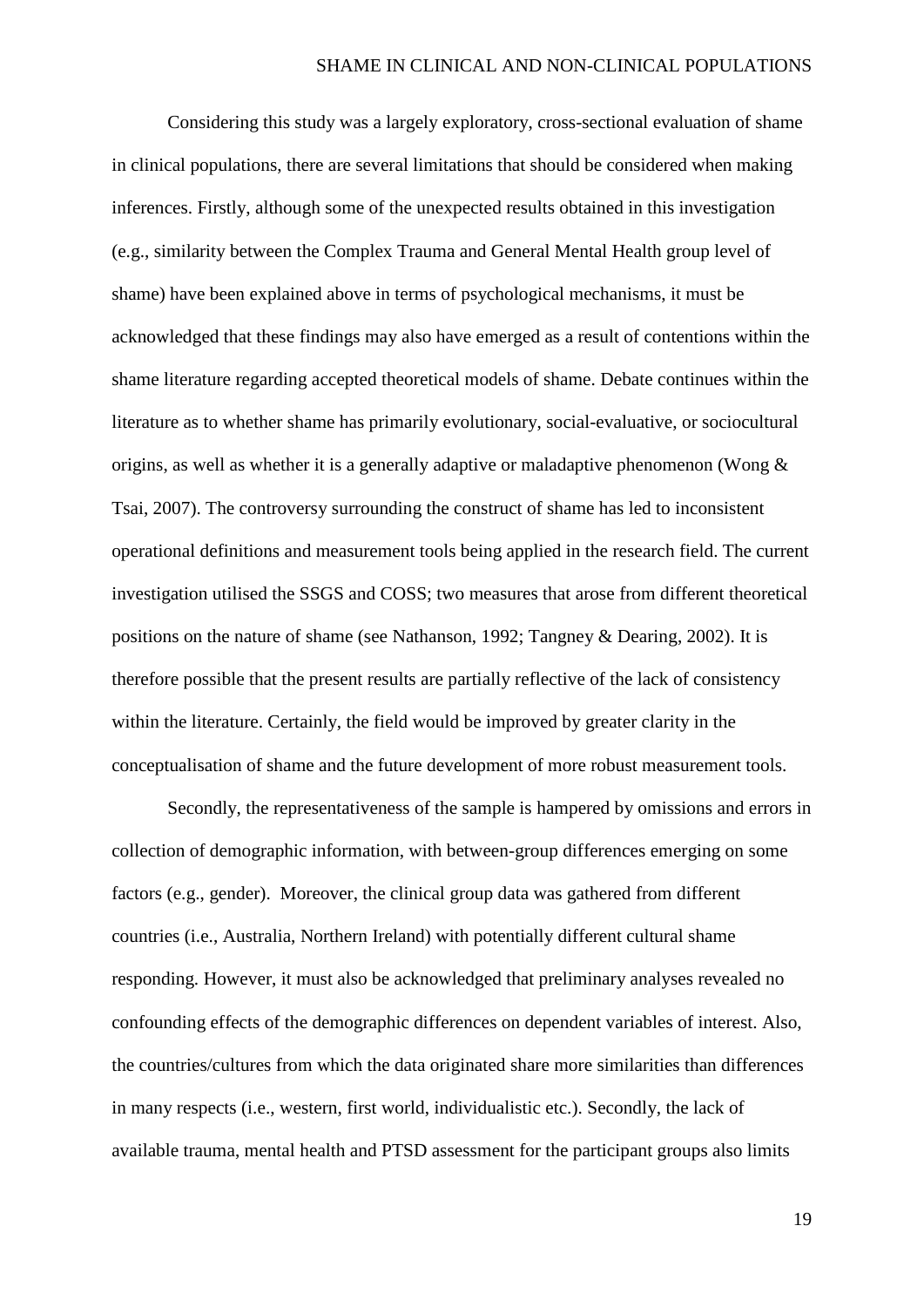conclusions. Trauma and PTSD information was available for some groups (e.g., Complex Trauma); however, it was not available for analysis due to local ethical restrictions in the use of patient data. Furthermore, the present study was focused purely on shame coping style and state shame comparisons, rather than wider clinical symptoms, which limits interpretations concerning the role of shame in overall psychological wellbeing. Lastly, the sample size of the current investigation was quite large with a high level of statistical power, but numbers obtained in the DID group were lower relative to the other groups.

Future research would benefit from comparing more clinical groups on shame coping styles and extending comparisons to additional variables such as trait shame and psychological distress (e.g., depression, anxiety). This way a fuller understanding of the patterns of shame across populations and how they interact with psychopathology can be achieved. Similarly, intervention studies examining how discrete treatment factors target shame processes and coping styles would also advance this clinical area (e.g., Gilbert, 2010).

In conclusion, levels of shame coping styles and state shame were significantly different across the four populations examined in the study, with the DID group exhibiting markedly higher levels of "attack self", "withdrawal", and "avoidance" relative to the other groups. The Complex Trauma and General Mental Health groups had comparable levels of state shame, guilt and pride, and shame coping styles, suggesting these populations may not be as different as previously thought on shame processes. Both groups had elevated levels of shame coping and state shame compared to the normative sample. "Attack self" emerged as the most salient coping style predictive of increased state shame in the Complex Trauma, General Mental Health, and health Volunteer groups, whereas "withdrawal" was the sole predictor of state shame in the DID group. These differential profiles of shame coping – state shame may have assessment and treatment implications. Larger scale investigations with more robust research designs should expand on these initial findings.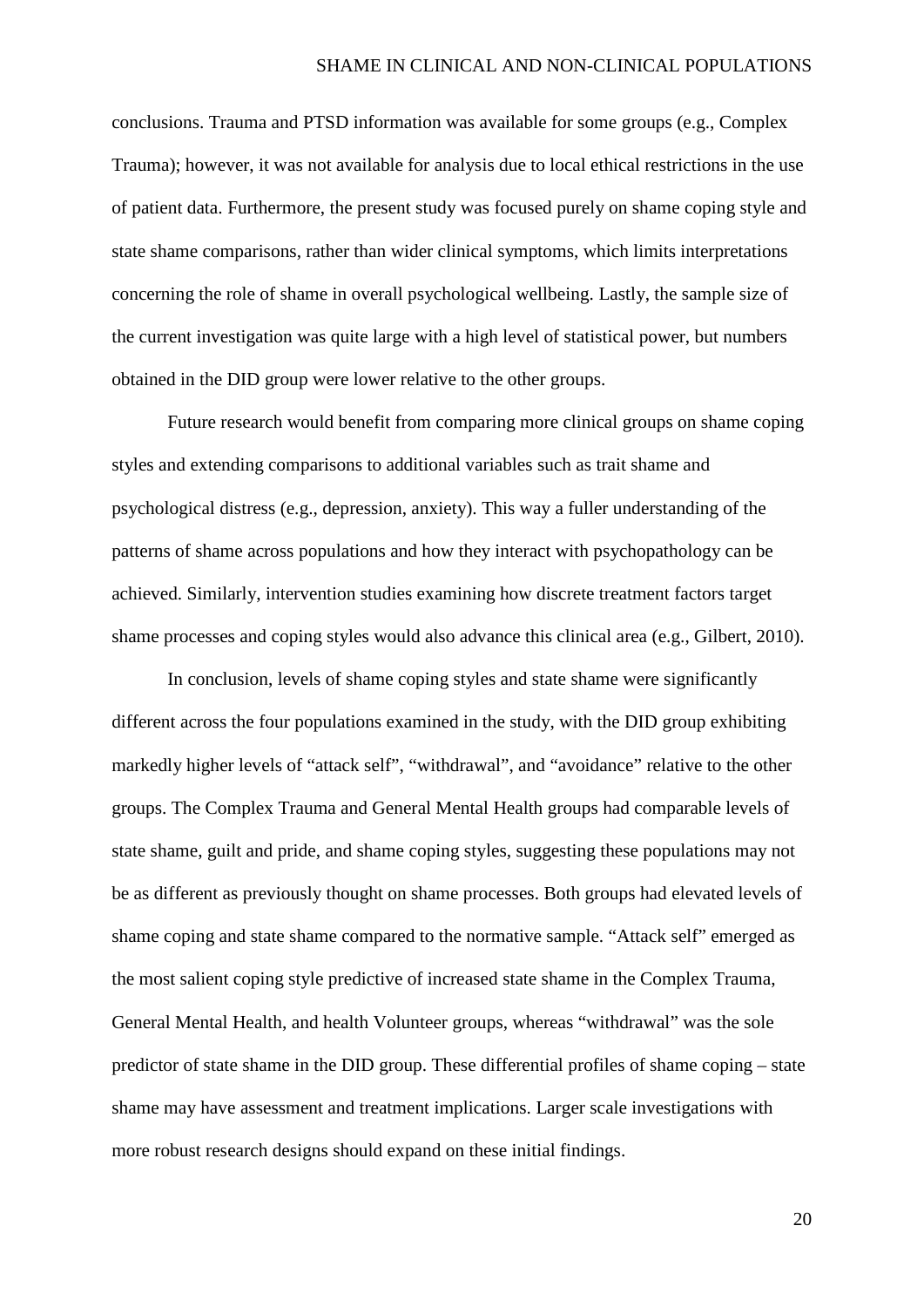#### SHAME IN CLINICAL AND NON-CLINICAL POPULATIONS

#### References

- American Psychiatric Association (1994). *Diagnostic and Statistical Manual of Mental Disorders (4th ed.)*. Washington, DC: APA.
- Black, R., Curran, D., & Dyer, K. F. W. (2013). The impact of shame on the therapeutic alliance and intimate relationships. *Journal of Clinical Psychology*, 69, 646 – 654.
- Chu, J. A. (2011). *Rebuilding Shattered Lives: Treating Complex PTSD and Dissociative Disorders 2nd ed*. New York: Wiley.
- Cloitre, M., Henn-Haase, C., Herman, J. L., Jackson, C., Kaslow, N, Klein, C., Mendelsohn, M. & Petkova, E. (2014). A multi-site single-blind clinical study to compare the effects of STAIR Narrative Therapy to treatment as usual among women with PTSD in public sector mental health settings: study protocol for a randomized controlled trial. *Trials*, *15*. doi:10.1186/1745- 6215-15-197

Cooper, C. (2010). *Individual differences and personality*. London: Routledge.

Courtois, C. A. & Ford, J. A. (2013). *Treatment of complex trauma*. London: Guilford Press.

- Dalenberg, C. J., Brand, B. L., Gleaves, D. H., Dorahy, M. J., Loewenstein, R. J., Cardena, E., Frewen, P. A., Carlson, E. B., & Spiegel, D. (2012). Evaluation of the evidence for the trauma and fantasy models of dissociation. *Psychological Bulletin*, *138*, 550 – 588.
- Dorahy, M. J., (2010). The Impact of Dissociation, Shame, and Guilt on Interpersonal Relationships in Chronically Traumatized Individuals: A Pilot Study. *Journal of Traumatic Stress*, *23*, 653 – 656.
- Dorahy, M. J., Brand, B. L., Şar, V., Krüger, C., Stavropoulos, P., Martínez-Taboas, A., Lewis-Fernández, R., & Middleton, W. (2014). Dissociative identity disorder: An empirical overview. *Australian and New Zealand Journal of Psychiatry*, *48*, 402 – 417.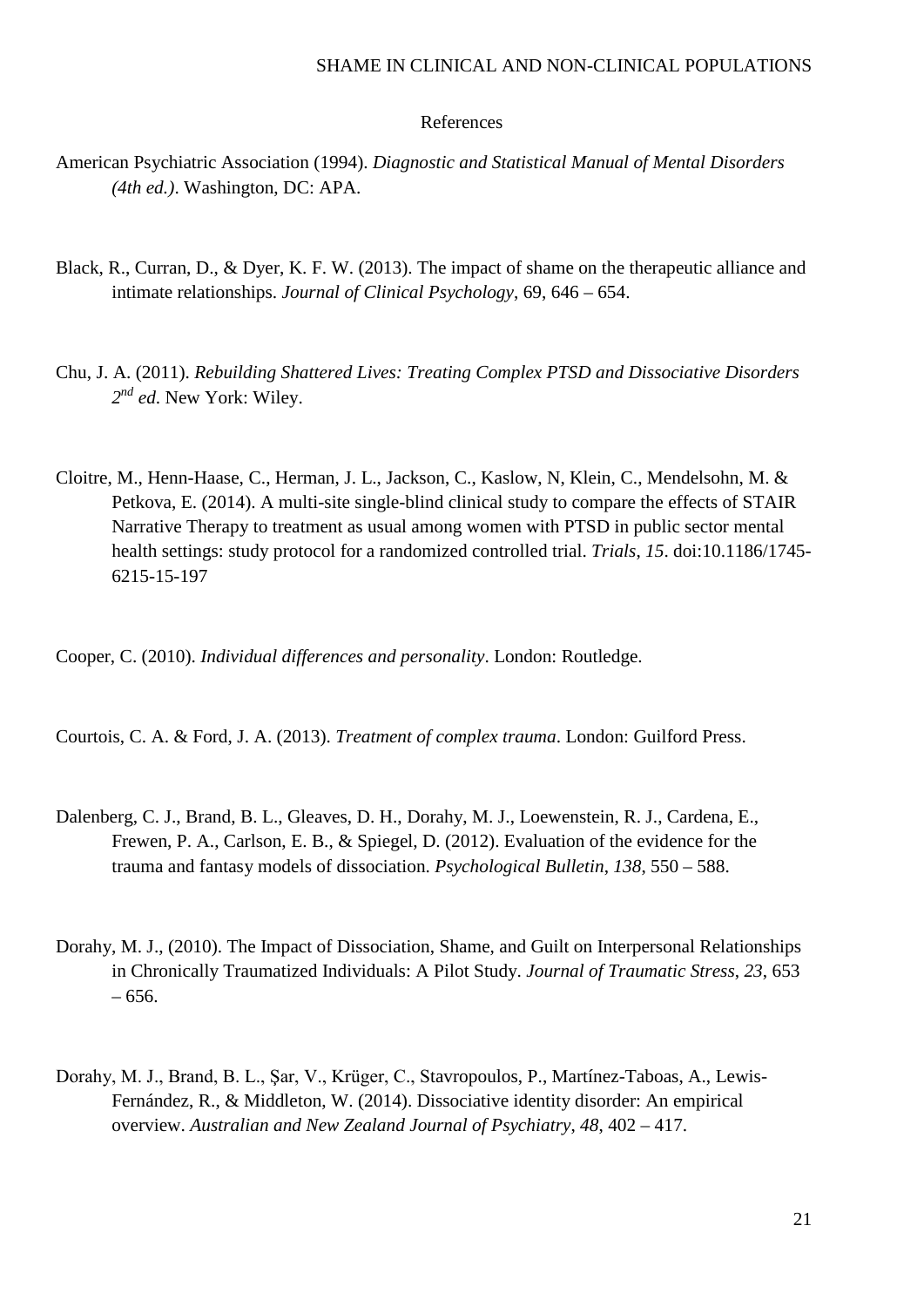Dorahy, M.J., Corry, M., Shannon, M., MacSherry, A., Hamilton, G., McRobert, G., Elder, R., & Hanna, D. (2009). Complex PTSD, interpersonal trauma and relational consequences: Findings from a treatment-receiving Northern Irish sample. *Journal of Affective Disorders*, *112*, 71 – 80.

Dorahy, M. J., Corry, M., Shannon, M., Webb, K., McDermott, B., Ryan, M., & Dyer, K. F.

W. (2013). Complex trauma and intimate relationships: The impact of shame, guilt and dissociation. *Journal of Affective Disorders, 147, 72-79*. Doi: doi.org/10.1016/j.jad.2012.10.010

- Dorahy,M. J., Middleton, W., Seager, L., McGurrin, P., Williams, M., & Chambers, R. (2015). Dissociation, shame, complex PTSD, child maltreatment and intimate relationship selfconcept in dissociative disorder, chronic PTSD and mixed psychiatric groups. *Journal of Affective Disorders*, *172*, 195 – 203.
- Dyer, K. F. W., Dorahy, M., Shannon, M., & Corry, M. (2013). Trauma typology as a risk factor for aggression and self-harm in a complex PTSD population. *Journal of Trauma and Dissociation*, *14*, 56 – 68.
- Ehlers, A. & Clark, D. M. (2000). A cognitive model of posttraumatic stress disorder. *Behaviour Research and Therapy*, *38*, 319 – 345.
- Elison, J., Lennon, R. & Pulos, S. (2006). Investigating the compass of shame: The development of the compass of shame of scale. *Social Behavior and Personality, 34,* 221-238.
- Fergus, T. A., Valentiner, D. P., Mcgrath, P. B., & Jencius, S. (2010). Shame- and guilt-proneness: Relationships with anxiety disorder symptoms in a clinical sample. *Journal of Affective Disorders*, *24*, 811 – 815.
- Ferry, F., Brady, S. E., Bunting, B., Murphy, S. D., Bolton, D. & O'Neill, S. (2015) The economic burden of PTSD in Northern Ireland. *Journal of Traumatic Stress*, *28*, 191 –197.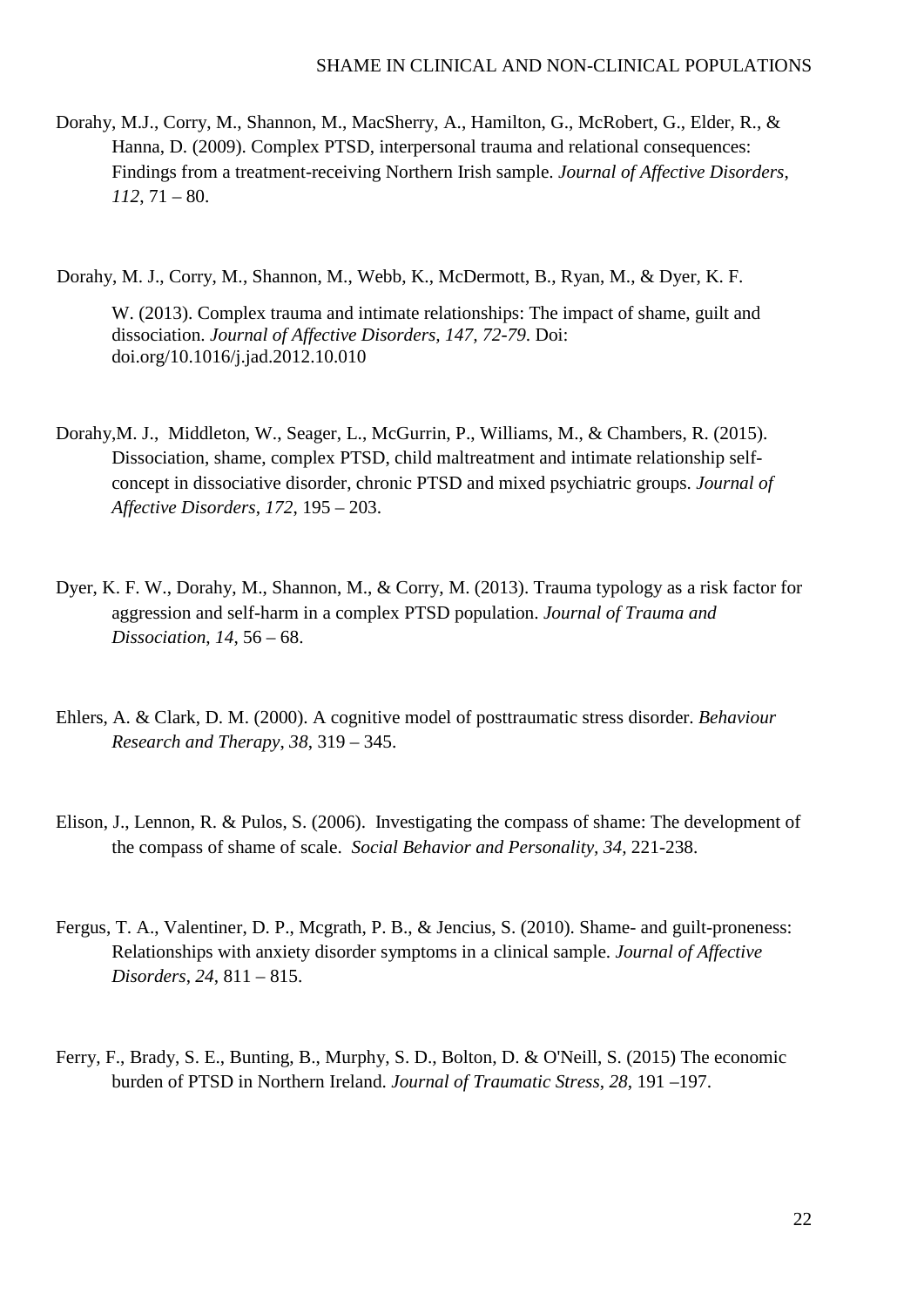- Finkelhor, D. & Browne, A. (1985). The traumatic impact of childhood sexual abuse: a conceptualisation. *American Journal of Orthopsychiatry*, *55*, 530 – 541.
- Ford, J. D., Hawke, J., Alessi, S., Ledgerwood, D., & Petry, N. (2007). Psychological trauma and PTSD symptoms as predictors of substance dependence treatment outcome. *Behaviour Research and Therapy, 45*, 2417-2431.
- Gilbert, P. (2002). Evolution, social roles, and differences in shame and guilt. *Cognitive Therapy: An International quarterly*, *16*, 263 – 294.

Gilbert, P. (2010). *Compassion-focussed Therapy*. London: Routledge.

- Gilbert, P., McEwan, K., Gibbons, L., Chotal, S., Duarte, J., & Matos, M. (2011). Fears of compassion and happiness in relation to alexithymia, mindfulness, and self-criticism. *Psychology and Psychotherapy: Theory, Research, and Practice*, *85*, 374 – 390.
- Gilbert, P., McEwan, K., Irons, C., Bhundia, R., Christie, R., Broomhead, C. & Rockliff, H. (2010). Self-harm in a mixed clinical population: The roles of self-criticism, shame, and social rank. *British Journal of Clinical Psychology*, *49*, 563 – 576.

Herman, J. (2015). *Trauma and recovery*. London: Pandora

- Kim, J., Thibodeau, N. L., & Jorgensen, D. (2014). Childhood abuse and current interpersonal conflict: The role of shame. *Child Abuse and Neglect*, *33*, 362 – 371.
- Kopala-Sibley, D. C., Zuroff, D. C., Hankin, B. L., Abela, J. R. Z. (2015). The development of selfcriticism and dependency in early adolescence and their role in the development of depressive and anxiety symptoms. *Personality and Social Psychology Bulletin*, *41*, 1094 – 1109.
- Leskela, J., Dieperink, M., & Thuras, P., 2002. Shame and posttraumatic stress disorder. *Journal of Traumatic Stress*, *15*, 223 – 226.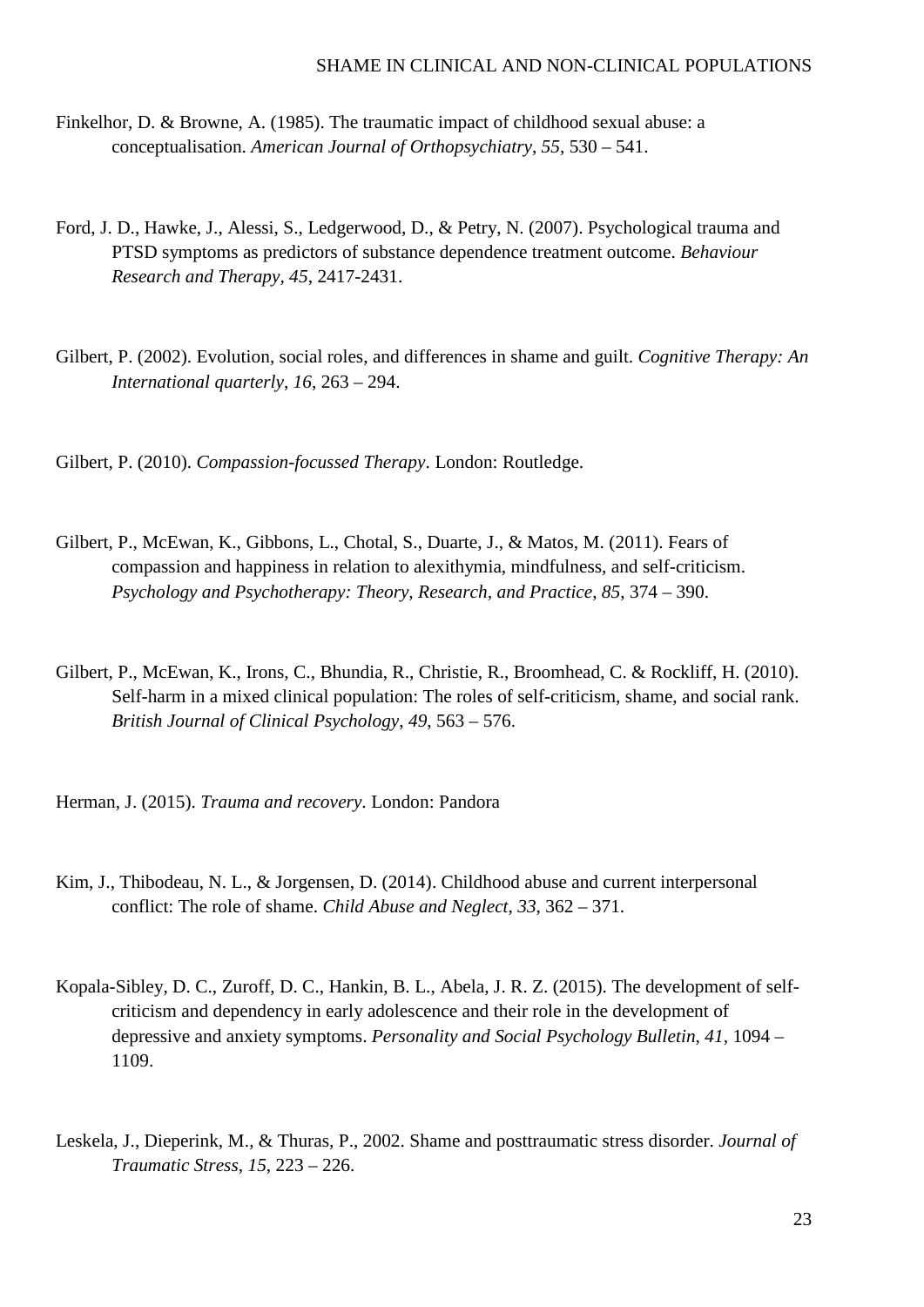- Luby, J., Belden, A., Sullivan, J., Hayen, R., McCadney, A., & Spitznagel, E. (2009) Shame and guilt in preschool depression: evidence for elevations in self-conscious emotions in depression as early as age three. *Journal of Child Psychology and Psychiatry*, *50*, 1156 – 1166.
- Luoma J. B., & Platt, M. G. (2015). Shame, self-criticism, self-stigma, and compassion in Acceptance and Commitment Therapy. *Current Opinion in Psychology*, *2*, 97 – 101.
- Marshall, D.E., Sanftner, J.L. & Tangney, J.P. (1994). *The state shame and guilt scale*. Fairfax: George Mason University.

Nathanson, D. L., (1992). *Shame and Pride: Affect, sex, and the birth of the self*. New York: Norton.

- Oktedalen, T., Hoffart, A., & Langkaas, T. F. (2015). Trauma-related shame and guilt as timevarying predictors of posttraumatic stress disorder symptoms during imagery exposure and imagery rescripting—A randomized controlled trial. *Psychotherapy Research*, *25*, 518 – 532.
- Pelcovitz, D., Van der Kolk, B., Roth, S., Mandel, F., Kaplan, S., & Resick, P. (1997). Development of a criteria set and a Structured Interview for Disorders of Extreme Stress (SIDES). *Journal of Traumatic Stress*, *10*, 3 – 15.
- Petrides, K. V. & Furnham, A. (2003). Trait emotional intelligence: Behavioural validation in two studies of emotion recognition and reactivity to mood induction. *European Journal of Personality*, *17*, 39 – 57.
- Putnam, F. W. (2006). Dissociative disorders. In D. Cicchetti and D. J. Cohen (Eds), *Developmental Psychopathology*, Volume 2 (pp. 657 – 695). New York: Wiley.
- Robinaugh, D. J. & McNally, R. J. (2010). Autobiographical memory for shame or guilt provoking events: Association with psychological symptoms. *Behaviour Research and Therapy*, *48*, 646 – 652.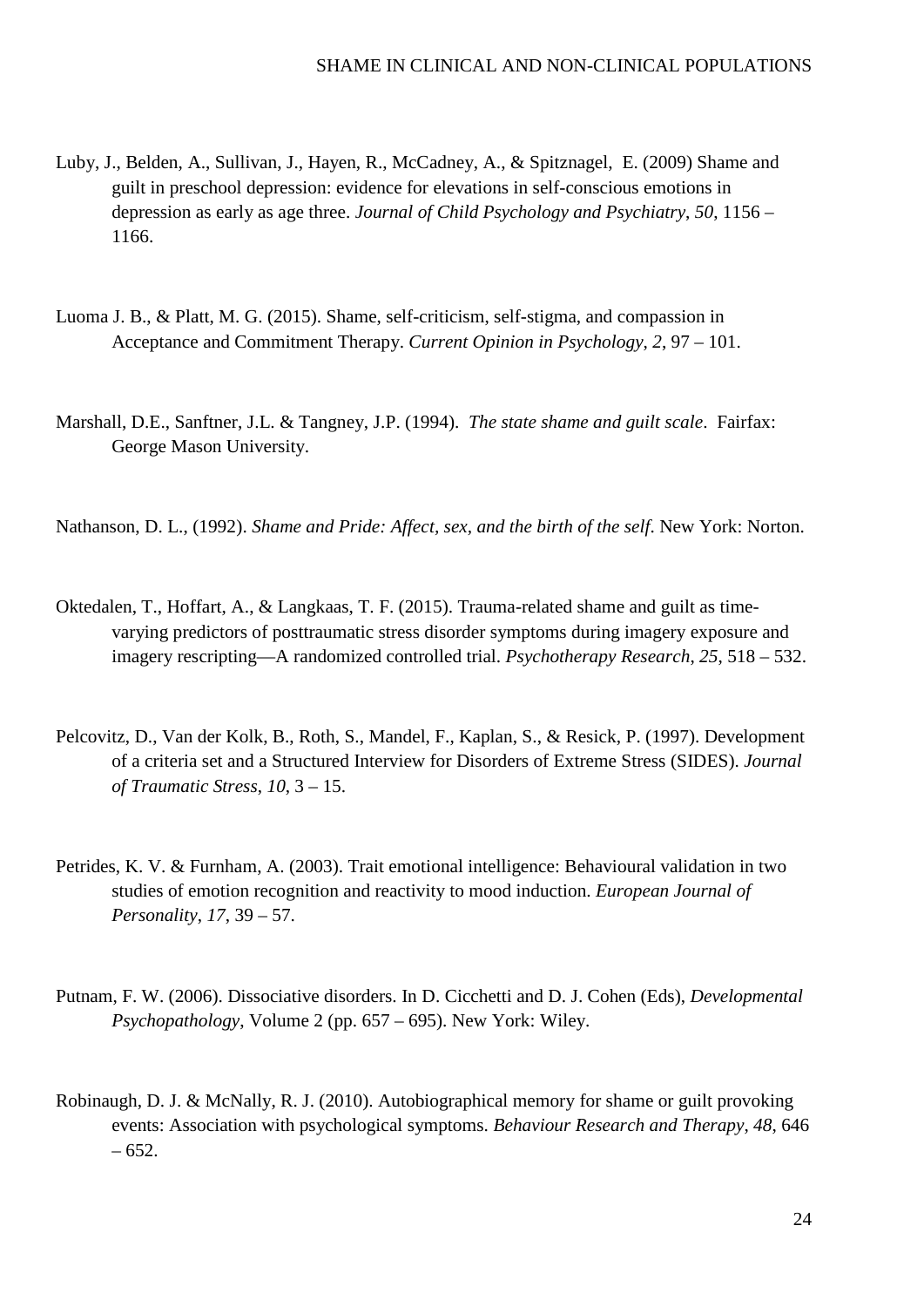- Ross, C. A., Heber, S., Norton, G. R., Anderson, D., Anderson, G., Barchet, P. (1989). The Dissociative Disorders Interview Schedule: a structured interview. *Dissociation, 2,* 169 – 172.
- Shahar, B., Doron, G., & Szepzenwol, O. (2014). Childhood maltreatment,shame-proneness, and self-criticism in social anxiety disorder: A sequential mediational model. *Clinical Psychology and Psychotherapy*. DOI: 10.1002/cpp.1918
- Smyth, N. B. Kouros, C. D. & Meuret, A. E. (2014). The Role of Trauma Symptoms in Nonsuicidal Self-Injury. *Trauma, Violence, and Abuse*, *15*, 41 – 56.
- Srinivas, T., DePrince, A. P., & Chu, A. T. (2015). Links between posttrauma appraisals and traumarelated distress in adolescent females from the child welfare system. *Child Abuse & Neglect*. http://dx.doi.org/10.1016/j.chiabu.2015.05.011
- Tangney, J. P. & Dearing, R. (2002). *Shame and Guilt*. New York: Guilford Press.
- Tangney, J. P., Stuewig, J., & Mashek, D. (2007). Moral emotions and moral behavior. *Annual Review of Psychology*, 58, 345 – 372.
- Tomkins, S. S. (1963). *Affect, imagery, consciousness. Volume 2: The negative affects.* New York, NY: Springer.
- Tracey, L. J., & Robins, R. W. (2007). The self in self-conscious emotions: A cognitive appraisal approach. In J. L. Tracy, R. W. Robins, & J. P. Tangney, (Eds.), *The self-conscious emotions. Theory and Research* (pp. 3 – 20). London: Guilford Press.
- Wong, Y. & Tsai, J. L. (2007). Cultural models of shame and guilt. In J. Tracy, R. Robins & J. Tangney (Eds.). *Handbook of Self-Conscious Emotions* (pp. 210 – 223). New York: Guilford Press.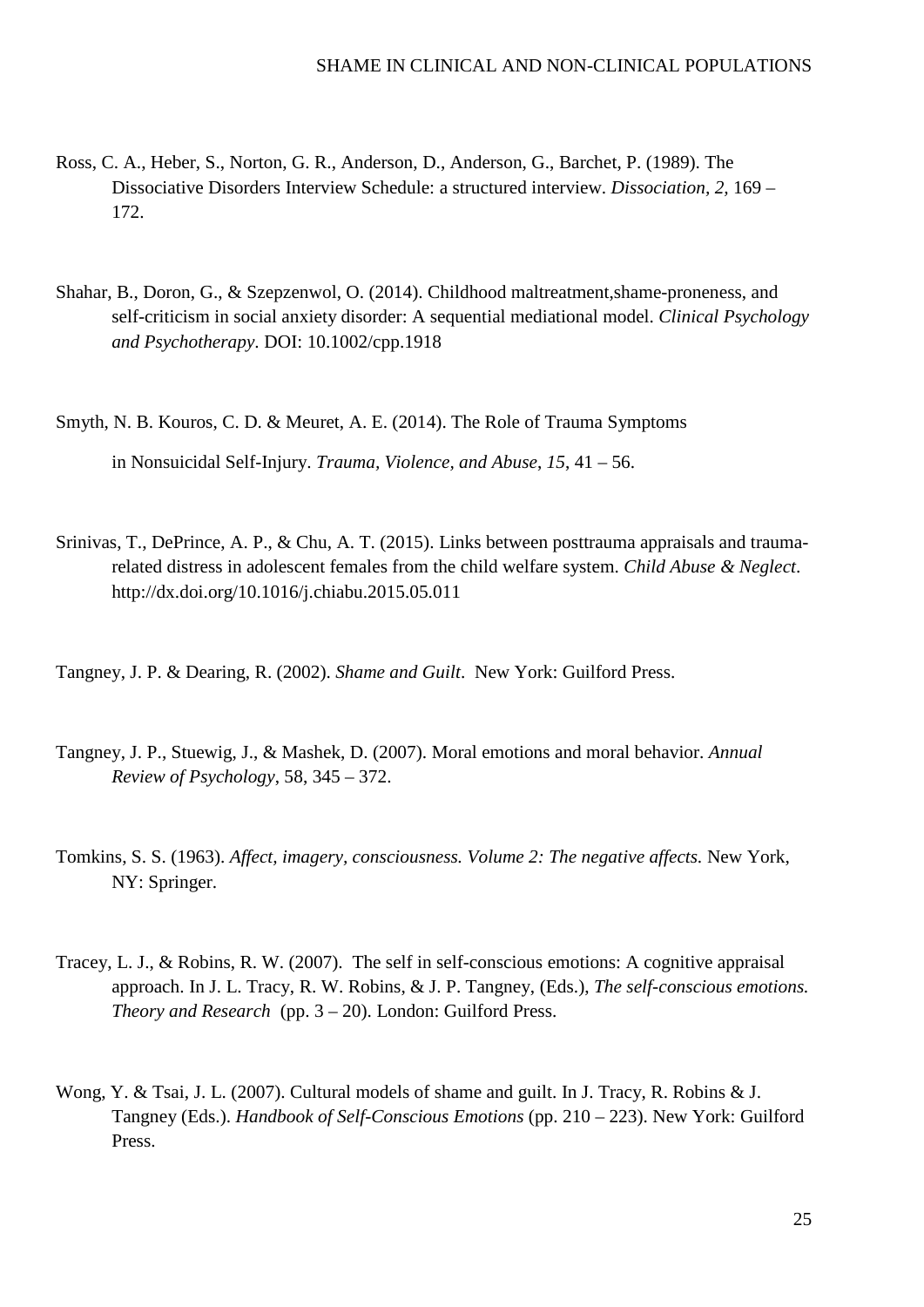# SHAME IN CLINICAL AND NON-CLINICAL POPULATIONS

|                                | <b>DID</b><br>$(N = 20)$ | Complex Trauma<br>$(N = 65)$ | <b>General Mental</b><br>Health<br>$(N = 41)$ | Healthy<br>Volunteer<br>$(N = 125)$ |
|--------------------------------|--------------------------|------------------------------|-----------------------------------------------|-------------------------------------|
| Gender                         |                          |                              |                                               |                                     |
| Male                           | 0%                       | 68%                          | 54%                                           | 19%                                 |
| Female                         | 100%                     | 32%                          | 46%                                           | 81%                                 |
| Mean Age (SD)                  | 45.6(9.4)                | 40.4(12.4)                   | 41.3(12.5)                                    |                                     |
| Marital/relationship<br>status |                          |                              |                                               |                                     |
| Single                         | 40%                      | ٠                            | 56%                                           |                                     |
| Married                        | 25%                      |                              | 24%                                           |                                     |
| Separated/                     | 35%                      |                              | 20%                                           |                                     |
| Divorced                       |                          |                              |                                               |                                     |
|                                |                          |                              |                                               |                                     |

# **Table 1.** Sample descriptive statistics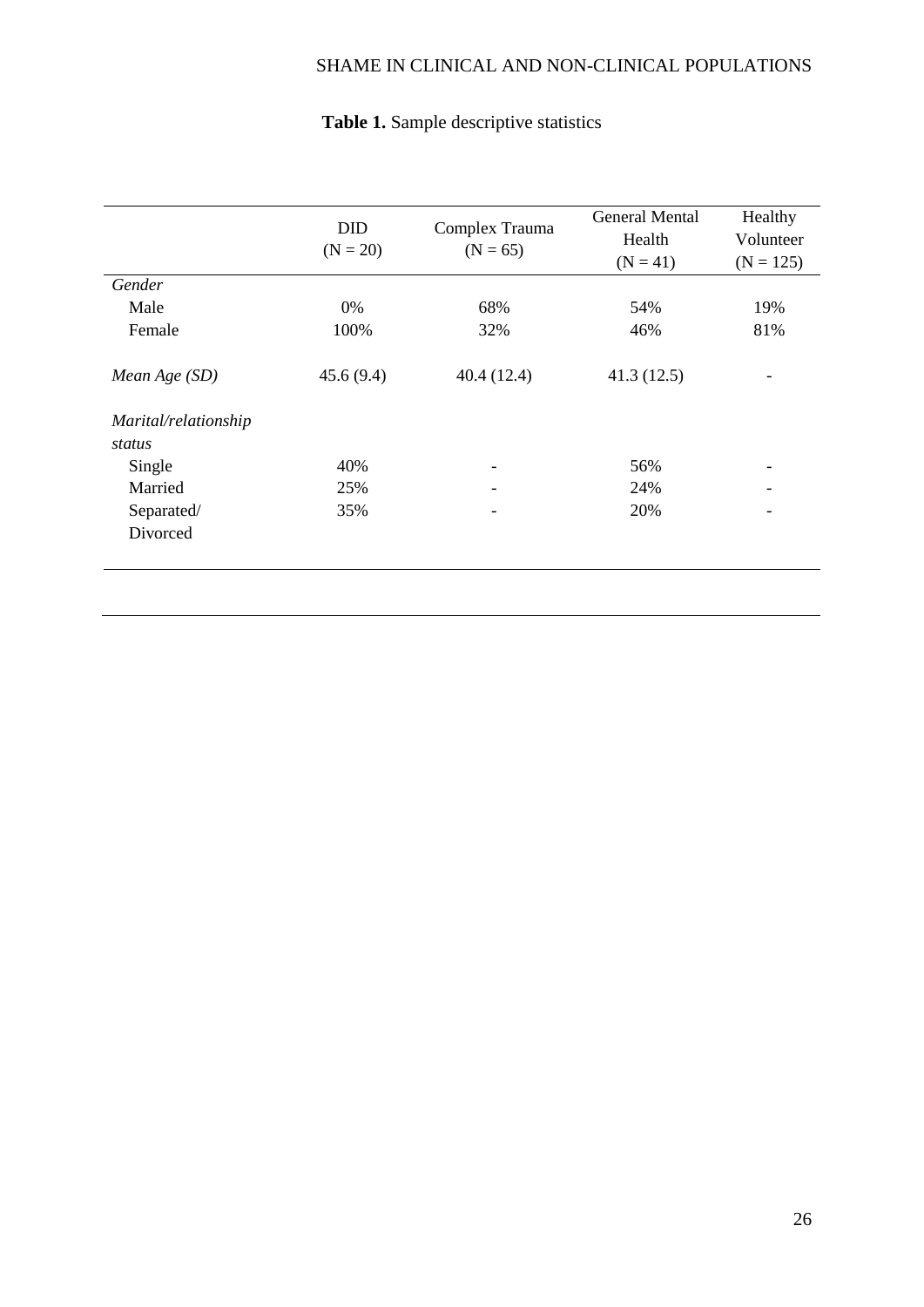|              | <b>DID</b>            | Complex Trauma     | <b>General Mental Health</b> | <b>Healthy Volunteer</b> |
|--------------|-----------------------|--------------------|------------------------------|--------------------------|
|              | $(N = 20)$            | $(N = 65)$         | $(N = 41)$                   | $(N = 125)$              |
| SSGS         |                       |                    |                              |                          |
| State shame  | $15.65^{\text{a bc}}$ | 12.37 <sup>d</sup> | $11.07^e$                    | 7.38                     |
| State guilt  | $14.50^{\circ}$       | 13.32 <sup>d</sup> | $12.68^e$                    | 8.06                     |
| State pride  | $9.55^{b c}$          | $11.43^d$          | $13.12^e$                    | 16.26                    |
| <b>COSS</b>  |                       |                    |                              |                          |
| Withdrawal   | $48.75^{abc}$         | 34.76 <sup>d</sup> | $30.10^{\circ}$              | 22.81                    |
| Attack self  | $50.05^{abc}$         | 34.58 <sup>d</sup> | 30.49                        | 25.64                    |
| Attack other | 21.65                 | 18.98              | 16.46                        | 16.80                    |
| Avoidance    | $32.50^{abc}$         | 21.75              | 18.93                        | 21.41                    |

**Table 2.** Participant group means on shame/guilt/pride state subscales and coping style subscales

<sup>a</sup> DID > Complex Trauma;  $p < .05$ 

 $b$ DID > General Mental Health;  $p < .05$ 

 $\text{CDID} > \text{Healthy Volunter; } p < .05$ 

 $\alpha$ <sup>d</sup>Complex Trauma > Healthy volunteer; p < .05

e General Mental Health > Healthy Volunteer; p < .05